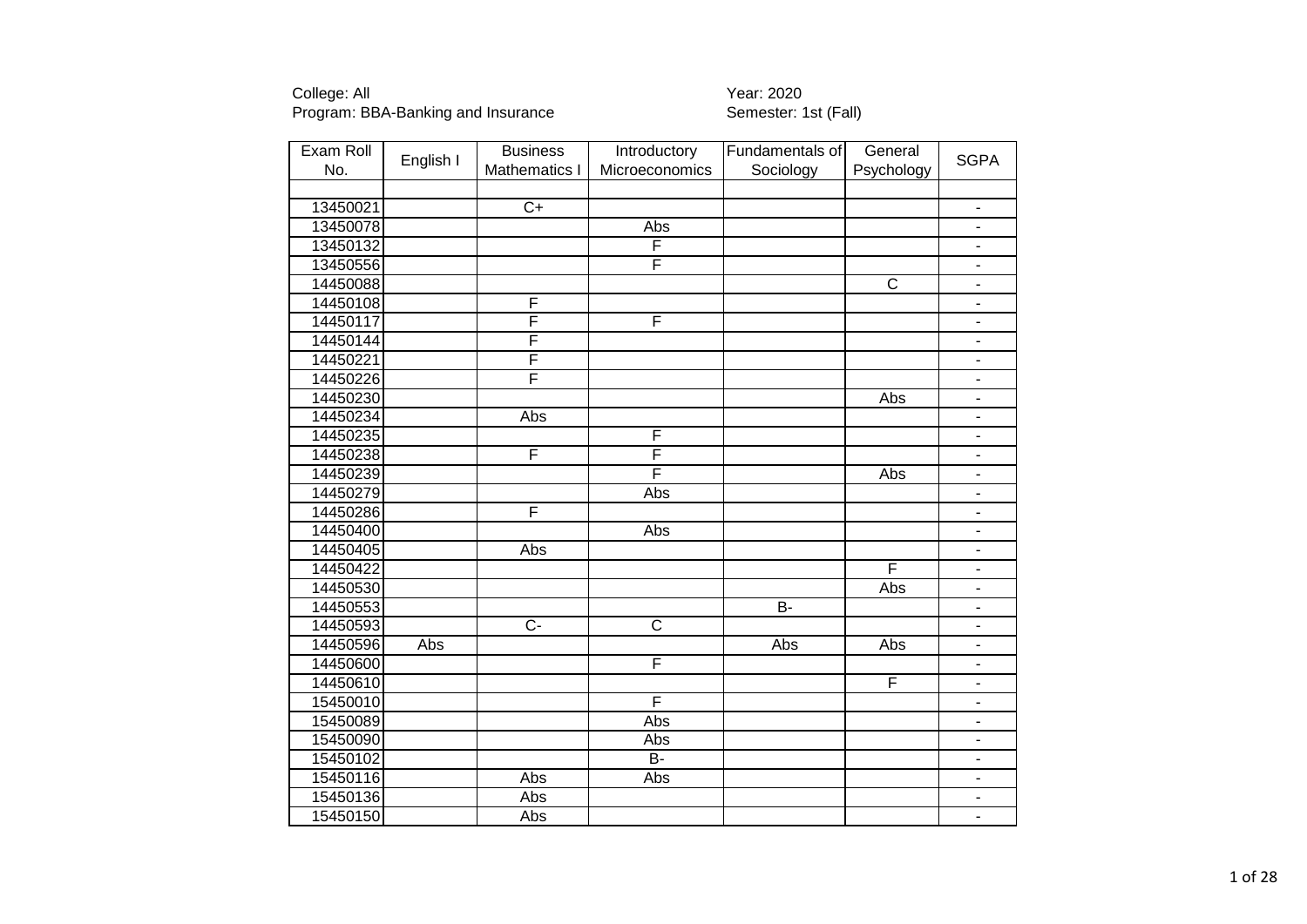| Exam Roll |           | <b>Business</b>         | Introductory            | Fundamentals of       | General                 |                              |
|-----------|-----------|-------------------------|-------------------------|-----------------------|-------------------------|------------------------------|
| No.       | English I | Mathematics I           | Microeconomics          | Sociology             | Psychology              | <b>SGPA</b>                  |
|           |           |                         |                         |                       |                         |                              |
| 15450171  |           | $C+$                    |                         |                       |                         | $\blacksquare$               |
| 15450224  |           | $\overline{\text{c}}$   |                         |                       |                         | ÷,                           |
| 15450279  |           | F                       | F                       |                       |                         | $\overline{\phantom{a}}$     |
| 15450306  |           |                         |                         | Abs                   | Abs                     | $\qquad \qquad \blacksquare$ |
| 15450329  |           |                         | F                       |                       |                         | $\overline{a}$               |
| 15450339  |           | $\overline{C+}$         |                         |                       |                         |                              |
| 15450345  |           | $\overline{\text{c}}$   |                         |                       |                         |                              |
| 15450374  |           |                         |                         |                       | <b>NQ</b>               | $\overline{\phantom{a}}$     |
| 15450380  |           | NQ                      |                         |                       |                         | $\overline{\phantom{a}}$     |
| 15450409  |           | Abs                     | Abs                     |                       |                         | $\overline{\phantom{0}}$     |
| 15450412  |           |                         | <b>Abs</b>              |                       |                         | $\blacksquare$               |
| 15450416  |           | Abs                     |                         |                       |                         | $\blacksquare$               |
| 15450418  |           |                         |                         | $\overline{\text{c}}$ | F                       | $\blacksquare$               |
| 15450422  |           |                         |                         |                       | B-                      | $\blacksquare$               |
| 15450427  |           |                         | Abs                     |                       |                         | $\blacksquare$               |
| 15450429  |           |                         | $\overline{\mathsf{F}}$ |                       |                         | $\blacksquare$               |
| 15450432  |           | F                       |                         |                       | F                       | $\overline{\phantom{0}}$     |
| 15450445  |           | F                       | F                       |                       |                         | $\blacksquare$               |
| 15450452  |           | Abs                     |                         |                       |                         |                              |
| 15450456  |           |                         |                         |                       | $\overline{C+}$         | $\overline{\phantom{0}}$     |
| 15450460  |           |                         |                         |                       | F                       | $\overline{\phantom{a}}$     |
| 15450473  |           |                         | F                       |                       |                         | $\overline{\phantom{a}}$     |
| 15450476  |           | Abs                     |                         |                       | Abs                     | $\overline{\phantom{m}}$     |
| 15450479  |           | Abs                     |                         |                       |                         | $\blacksquare$               |
| 15450485  |           |                         |                         |                       | $\overline{C}$          | $\blacksquare$               |
| 15450488  |           |                         | F                       |                       |                         | ۰                            |
| 15450491  |           |                         | Abs                     | Abs                   |                         | $\blacksquare$               |
| 15450494  |           |                         | $\overline{\mathsf{F}}$ |                       | F                       | $\blacksquare$               |
| 15450499  |           | $\overline{\mathrm{C}}$ |                         |                       |                         | $\blacksquare$               |
| 15450504  |           | F                       |                         |                       |                         | $\overline{\phantom{a}}$     |
| 15450505  |           | Abs                     |                         |                       |                         | $\blacksquare$               |
| 15450510  |           | F                       |                         |                       |                         | $\overline{\phantom{0}}$     |
| 15450514  |           |                         |                         |                       | $\overline{\mathsf{F}}$ | $\blacksquare$               |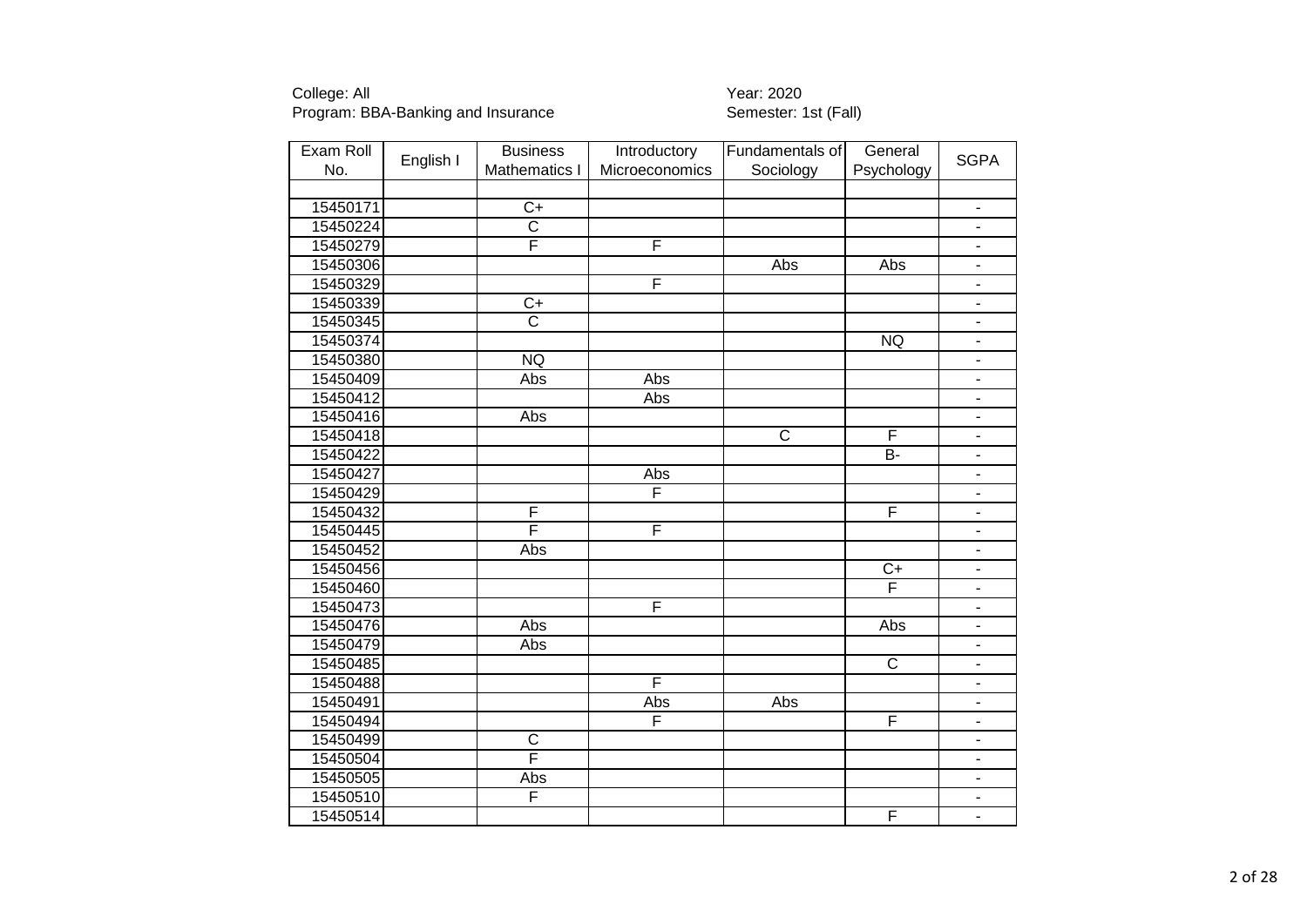| Exam Roll |           | <b>Business</b>         | Introductory            | Fundamentals of | General                 |                          |
|-----------|-----------|-------------------------|-------------------------|-----------------|-------------------------|--------------------------|
| No.       | English I | Mathematics I           | Microeconomics          | Sociology       | Psychology              | <b>SGPA</b>              |
|           |           |                         |                         |                 |                         |                          |
| 15450523  |           |                         | Abs                     |                 |                         | $\blacksquare$           |
| 15450563  |           | <b>Abs</b>              |                         |                 |                         | ÷.                       |
| 15450614  |           |                         |                         |                 | $\overline{B}$          | $\overline{\phantom{a}}$ |
| 16450008  |           |                         | Abs                     |                 |                         |                          |
| 16450018  |           | Abs                     |                         |                 |                         | $\overline{a}$           |
| 16450056  |           |                         | F                       |                 |                         |                          |
| 16450064  |           | F                       |                         |                 |                         |                          |
| 16450069  |           |                         | F                       |                 |                         | $\overline{\phantom{a}}$ |
| 16450079  |           | Abs                     | Abs                     |                 |                         | $\overline{\phantom{a}}$ |
| 16450081  |           | F                       |                         |                 |                         | $\blacksquare$           |
| 16450083  |           | $\overline{\mathsf{F}}$ | F                       | <b>NQ</b>       |                         | $\blacksquare$           |
| 16450088  |           |                         |                         | Abs             | А-                      | $\blacksquare$           |
| 16450124  |           | F                       | $\overline{F}$          |                 |                         | $\frac{1}{2}$            |
| 16450126  |           | F                       | F                       |                 |                         | $\blacksquare$           |
| 16450136  |           |                         | $\overline{\text{c}}$   |                 | F                       | $\blacksquare$           |
| 16450144  |           |                         |                         |                 | Abs                     | $\blacksquare$           |
| 16450176  |           |                         | Abs                     |                 | Abs                     | $\overline{\phantom{0}}$ |
| 16450178  | F         |                         | A-                      |                 |                         | $\blacksquare$           |
| 16450188  |           |                         | B                       |                 |                         |                          |
| 16450189  |           | F                       | F                       |                 | $\overline{\mathsf{c}}$ | $\overline{\phantom{a}}$ |
| 16450198  |           | F                       |                         |                 |                         |                          |
| 16450200  |           | F                       |                         |                 |                         |                          |
| 16450204  |           | $\overline{C}$ -        |                         |                 |                         | $\overline{\phantom{m}}$ |
| 16450210  |           |                         |                         |                 | $B+$                    | $\blacksquare$           |
| 16450213  |           |                         | Abs                     |                 | Abs                     | $\blacksquare$           |
| 16450215  |           |                         | F                       |                 |                         | ۰                        |
| 16450216  | Abs       | $\overline{C}$          |                         | $\overline{C+}$ | F                       | $\blacksquare$           |
| 16450218  |           | F                       | F                       |                 | Abs                     | $\blacksquare$           |
| 16450222  |           | $\overline{\text{c}}$   |                         |                 |                         | $\blacksquare$           |
| 16450224  |           | F                       | Abs                     |                 |                         | $\overline{\phantom{a}}$ |
| 16450233  |           | F                       | $\overline{\mathsf{F}}$ |                 |                         | $\blacksquare$           |
| 16450236  |           |                         | $\overline{\text{c}}$   | F               | F                       | $\overline{\phantom{0}}$ |
| 16450248  |           | F                       |                         |                 |                         | $\overline{\phantom{0}}$ |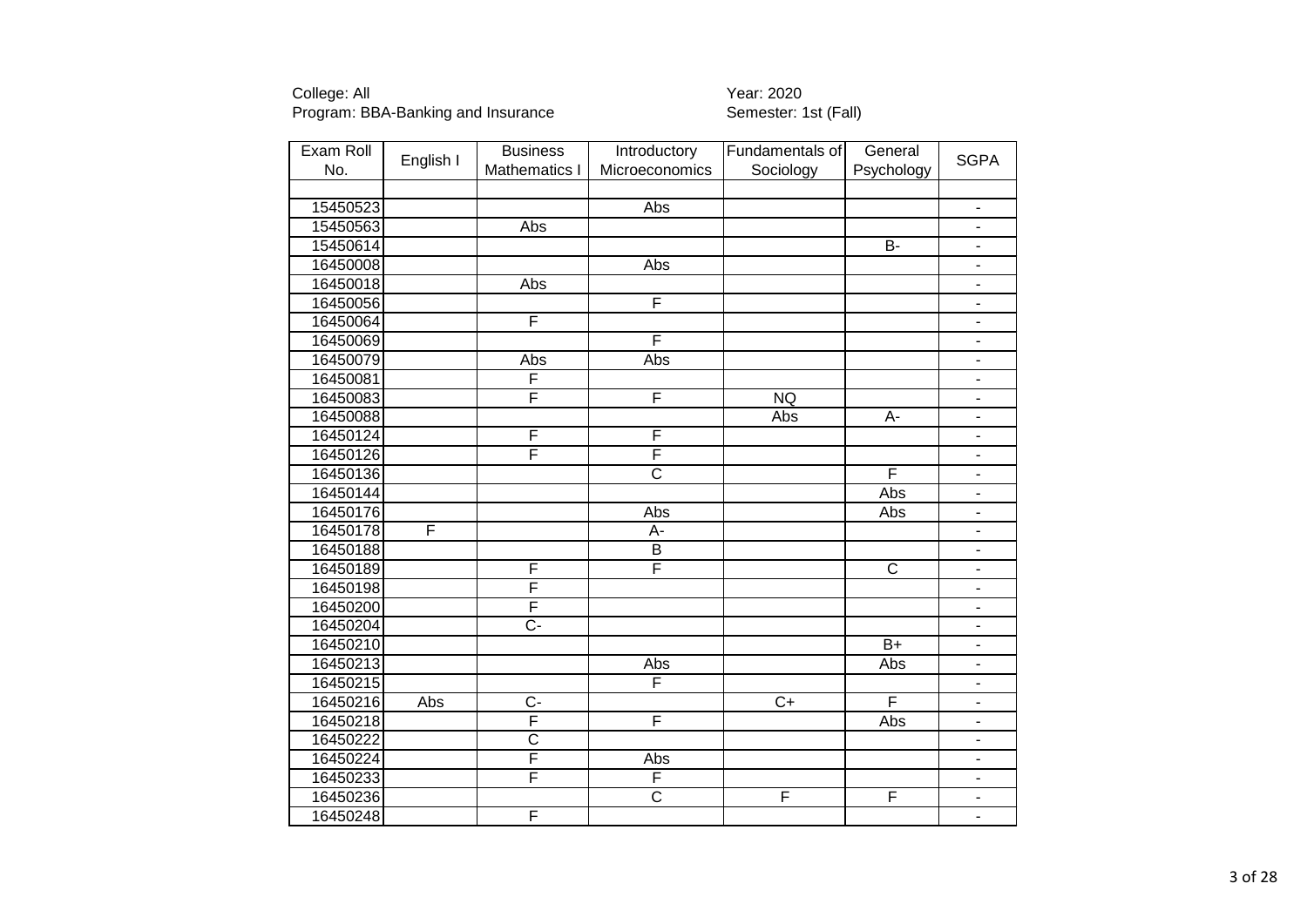| Exam Roll | English I | <b>Business</b> | Introductory   | Fundamentals of | General               | <b>SGPA</b>                  |
|-----------|-----------|-----------------|----------------|-----------------|-----------------------|------------------------------|
| No.       |           | Mathematics I   | Microeconomics | Sociology       | Psychology            |                              |
|           |           |                 |                |                 |                       |                              |
| 16450250  |           |                 | $B+$           |                 | $B+$                  | $\blacksquare$               |
| 16450262  |           | F               | F              |                 |                       | $\overline{a}$               |
| 16450293  |           |                 | <b>Abs</b>     |                 |                       | $\overline{\phantom{0}}$     |
| 16450308  | Abs       |                 | Abs            | Abs             | $\overline{C}$        | $\overline{\phantom{0}}$     |
| 16450316  |           | $\overline{C}$  |                |                 |                       | ÷,                           |
| 16450321  |           |                 | $B+$           |                 |                       | $\qquad \qquad \blacksquare$ |
| 16450331  |           |                 | F              |                 |                       | $\blacksquare$               |
| 16450348  |           | Abs             | Abs            |                 |                       | $\overline{\phantom{a}}$     |
| 16450391  |           |                 | F              |                 |                       | $\overline{\phantom{m}}$     |
| 16450393  |           | Abs             |                |                 |                       | $\overline{\phantom{m}}$     |
| 16450400  |           | Abs             | Abs            |                 |                       | $\blacksquare$               |
| 16450405  |           | Abs             |                |                 |                       | $\blacksquare$               |
| 16450416  |           | Abs             |                |                 |                       | $\blacksquare$               |
| 16450420  |           | $\overline{C}$  |                |                 |                       | $\blacksquare$               |
| 16450424  |           |                 | F              |                 |                       | $\blacksquare$               |
| 16450430  |           | Abs             |                |                 |                       | $\overline{\phantom{0}}$     |
| 16450437  |           | F               | F              |                 |                       | $\overline{\phantom{0}}$     |
| 16450444  | Abs       |                 | Abs            |                 |                       | $\blacksquare$               |
| 16450451  |           |                 | F              |                 |                       | $\blacksquare$               |
| 16450456  |           |                 | Abs            |                 |                       | $\blacksquare$               |
| 16450458  |           |                 | F              |                 | $\overline{\text{c}}$ | $\overline{\phantom{a}}$     |
| 16450462  |           |                 | F              |                 |                       | ÷,                           |
| 16450465  |           | $\overline{C}$  |                |                 |                       | $\overline{\phantom{0}}$     |
| 16450466  |           | Abs             |                |                 |                       | $\qquad \qquad \blacksquare$ |
| 16450487  |           | F               |                |                 |                       | $\blacksquare$               |
| 16450489  |           | F               |                |                 |                       | ۰                            |
| 16450499  |           | F               |                |                 |                       | $\blacksquare$               |
| 17450006  |           |                 | $\overline{F}$ |                 |                       | $\blacksquare$               |
| 17450010  |           |                 | F              |                 |                       | $\blacksquare$               |
| 17450013  |           |                 | Abs            |                 |                       | $\blacksquare$               |
| 17450016  |           | Abs             | Abs            |                 | Abs                   | $\frac{1}{2}$                |
| 17450021  |           | F               | F              |                 | F                     | $\overline{a}$               |
| 17450043  |           | F               | F              |                 |                       | $\overline{\phantom{0}}$     |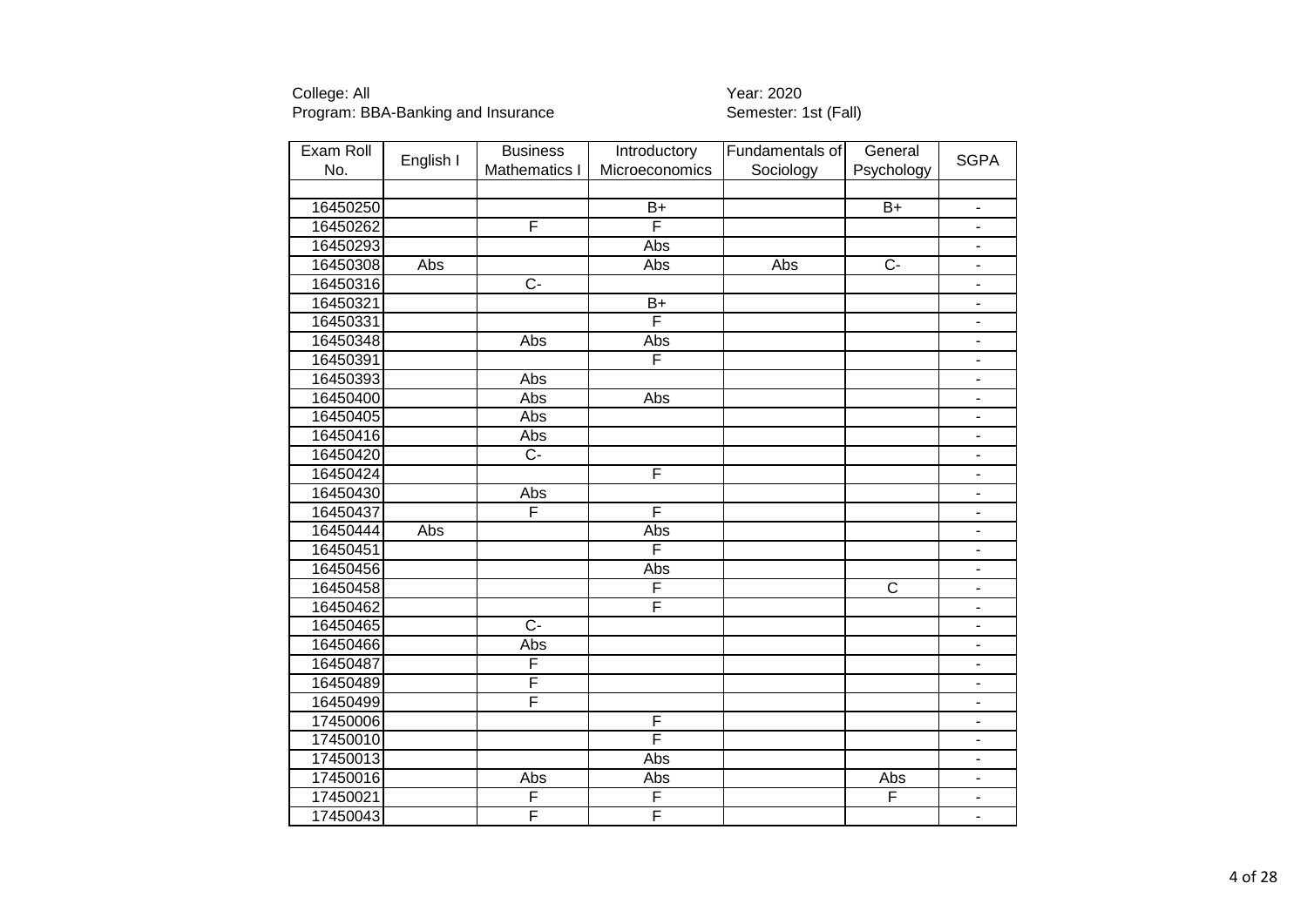| Exam Roll |           | <b>Business</b>       | Introductory            | Fundamentals of | General    |                              |
|-----------|-----------|-----------------------|-------------------------|-----------------|------------|------------------------------|
| No.       | English I | Mathematics I         | Microeconomics          | Sociology       | Psychology | <b>SGPA</b>                  |
|           |           |                       |                         |                 |            |                              |
| 17450045  |           |                       | F                       |                 |            | $\overline{\phantom{a}}$     |
| 17450054  |           |                       | F                       |                 |            | $\blacksquare$               |
| 17450058  |           |                       | F                       |                 |            | $\overline{\phantom{a}}$     |
| 17450059  |           |                       | F                       |                 |            | $\overline{\phantom{0}}$     |
| 17450061  |           | $\overline{\text{c}}$ |                         |                 |            | ÷.                           |
| 17450070  |           |                       | F                       |                 |            |                              |
| 17450072  |           |                       | F                       |                 |            | $\overline{\phantom{a}}$     |
| 17450077  |           |                       | $\overline{\text{c}}$   |                 |            | ÷,                           |
| 17450080  |           | F                     |                         |                 |            | $\overline{\phantom{m}}$     |
| 17450085  |           |                       |                         | F               | Abs        | $\blacksquare$               |
| 17450086  |           |                       |                         | Abs             | F          | $\blacksquare$               |
| 17450087  |           |                       |                         |                 | F          | $\qquad \qquad \blacksquare$ |
| 17450088  |           |                       | F                       |                 |            | $\blacksquare$               |
| 17450090  |           |                       | $\overline{C+}$         |                 |            | $\blacksquare$               |
| 17450093  |           |                       | F                       |                 |            | $\blacksquare$               |
| 17450094  |           | F                     |                         |                 |            | $\overline{\phantom{a}}$     |
| 17450096  |           |                       | F                       |                 | F          | ÷.                           |
| 17450104  |           |                       | $\overline{\mathsf{F}}$ |                 |            | $\blacksquare$               |
| 17450123  |           |                       | F                       |                 |            |                              |
| 17450124  |           | F                     | F                       |                 |            | ÷,                           |
| 17450125  |           |                       | $\overline{\text{c}}$   |                 |            |                              |
| 17450126  |           | Abs                   |                         |                 |            | $\blacksquare$               |
| 17450128  | Abs       |                       | F                       | Abs             | F          | $\qquad \qquad \blacksquare$ |
| 17450132  |           | Abs                   |                         |                 |            | $\blacksquare$               |
| 17450142  |           |                       | $\overline{F}$          |                 |            | $\qquad \qquad \blacksquare$ |
| 17450147  |           |                       | F                       |                 |            | $\blacksquare$               |
| 17450155  |           | NQ                    | <b>NQ</b>               |                 |            | $\blacksquare$               |
| 17450156  |           | $\overline{C}$        | F                       |                 |            | $\overline{\phantom{m}}$     |
| 17450162  |           |                       | $\overline{B}$          |                 |            | $\overline{\phantom{0}}$     |
| 17450164  |           |                       | F                       |                 |            | $\blacksquare$               |
| 17450168  |           | NQ                    |                         |                 |            |                              |
| 17450169  |           |                       | F                       |                 |            |                              |
| 17450171  |           |                       | F                       |                 |            | $\overline{\phantom{0}}$     |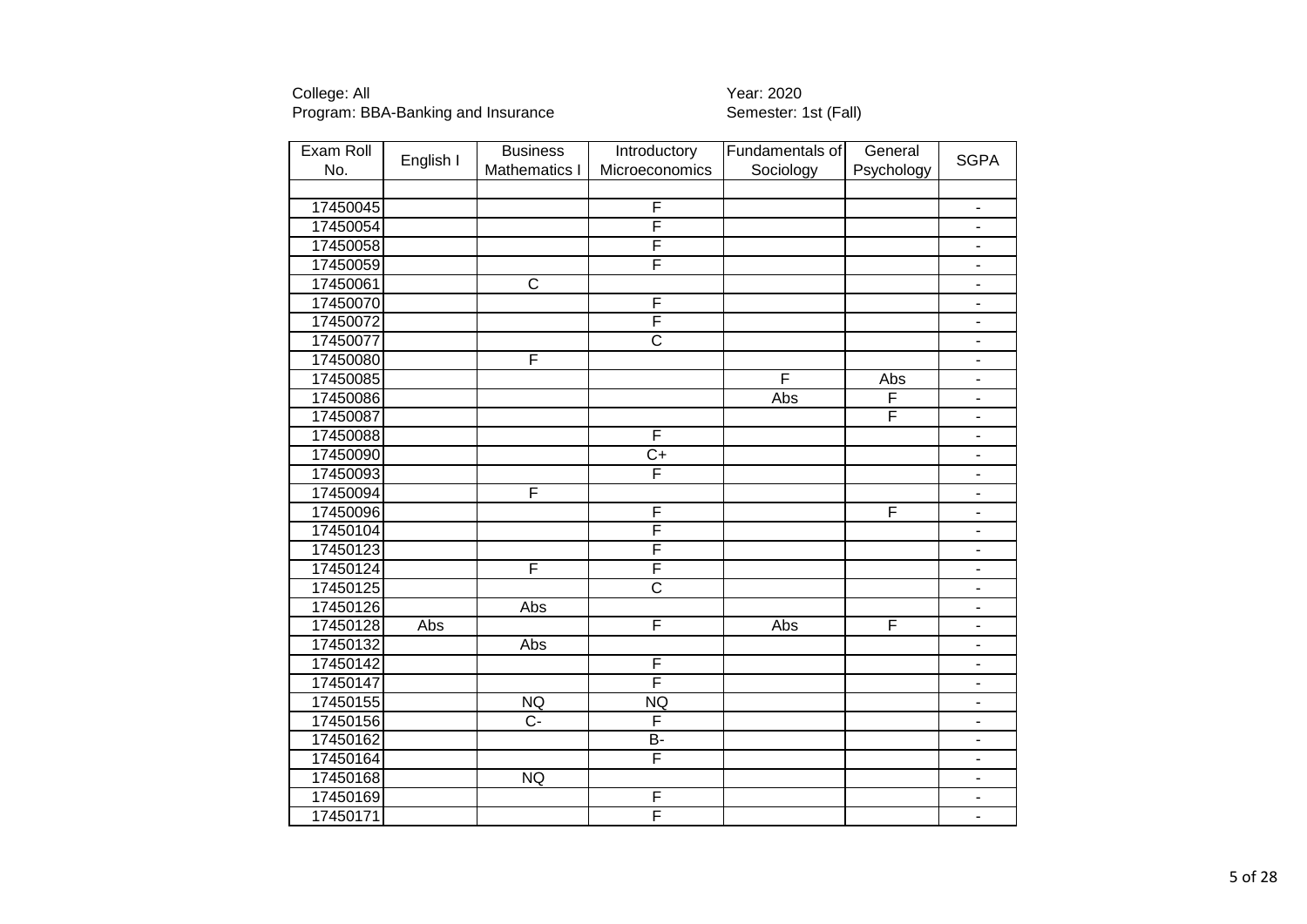| Exam Roll |           | <b>Business</b>         | Introductory    | Fundamentals of | General                 |                              |
|-----------|-----------|-------------------------|-----------------|-----------------|-------------------------|------------------------------|
| No.       | English I | Mathematics I           | Microeconomics  | Sociology       | Psychology              | <b>SGPA</b>                  |
|           |           |                         |                 |                 |                         |                              |
| 17450174  |           | F                       |                 |                 |                         | $\blacksquare$               |
| 17450175  |           | <b>NQ</b>               | <b>NQ</b>       |                 |                         | $\overline{a}$               |
| 17450185  |           |                         | $\overline{C}$  |                 |                         | $\overline{\phantom{0}}$     |
| 17450237  |           | F                       |                 |                 |                         | $\overline{\phantom{a}}$     |
| 17450238  |           | F                       |                 |                 |                         | ÷.                           |
| 17450240  |           |                         |                 |                 | $\overline{\mathsf{C}}$ |                              |
| 17450241  |           | $\overline{B}$          |                 |                 |                         | $\blacksquare$               |
| 17450245  |           |                         | Abs             |                 |                         | $\overline{\phantom{0}}$     |
| 17450250  |           | F                       | <b>B-</b>       |                 |                         | $\overline{\phantom{0}}$     |
| 17450261  |           |                         |                 |                 | F                       | $\qquad \qquad \blacksquare$ |
| 17450272  |           |                         | F               |                 | $B -$                   | $\overline{\phantom{a}}$     |
| 17450278  |           |                         |                 |                 | Abs                     | $\blacksquare$               |
| 17450291  |           |                         | Abs             |                 |                         | $\frac{1}{2}$                |
| 17450301  |           |                         | $\overline{C+}$ |                 |                         | $\blacksquare$               |
| 17450306  |           | F                       | F               |                 |                         | $\qquad \qquad \blacksquare$ |
| 17450308  |           |                         | F               |                 |                         | $\blacksquare$               |
| 17450319  |           | Abs                     |                 |                 |                         | $\overline{\phantom{a}}$     |
| 17450320  |           | $\overline{\text{c}}$   |                 |                 |                         | ÷,                           |
| 17450323  |           |                         |                 | $\overline{B}$  |                         |                              |
| 17450342  |           | F                       | F               |                 |                         |                              |
| 17450346  |           | F                       |                 |                 |                         |                              |
| 17450357  |           | Abs                     |                 |                 |                         | $\overline{\phantom{0}}$     |
| 17450361  |           |                         |                 |                 | F                       | $\overline{\phantom{0}}$     |
| 17450389  |           | $\overline{\mathsf{F}}$ |                 |                 |                         | $\qquad \qquad \blacksquare$ |
| 17450402  |           | Abs                     |                 |                 |                         | $\blacksquare$               |
| 17450405  |           | F                       | Abs             |                 |                         | ۰                            |
| 17450409  |           | $\overline{C}$          |                 |                 |                         | $\blacksquare$               |
| 17450420  |           |                         | $\overline{C+}$ |                 |                         | $\blacksquare$               |
| 17450428  |           |                         |                 | <b>Abs</b>      |                         | $\blacksquare$               |
| 17450431  |           | Abs                     |                 |                 |                         | ٠                            |
| 17450441  |           |                         | F               |                 |                         | $\overline{\phantom{0}}$     |
| 17450450  |           |                         | F               |                 |                         |                              |
| 17450528  |           | F                       |                 |                 |                         | $\blacksquare$               |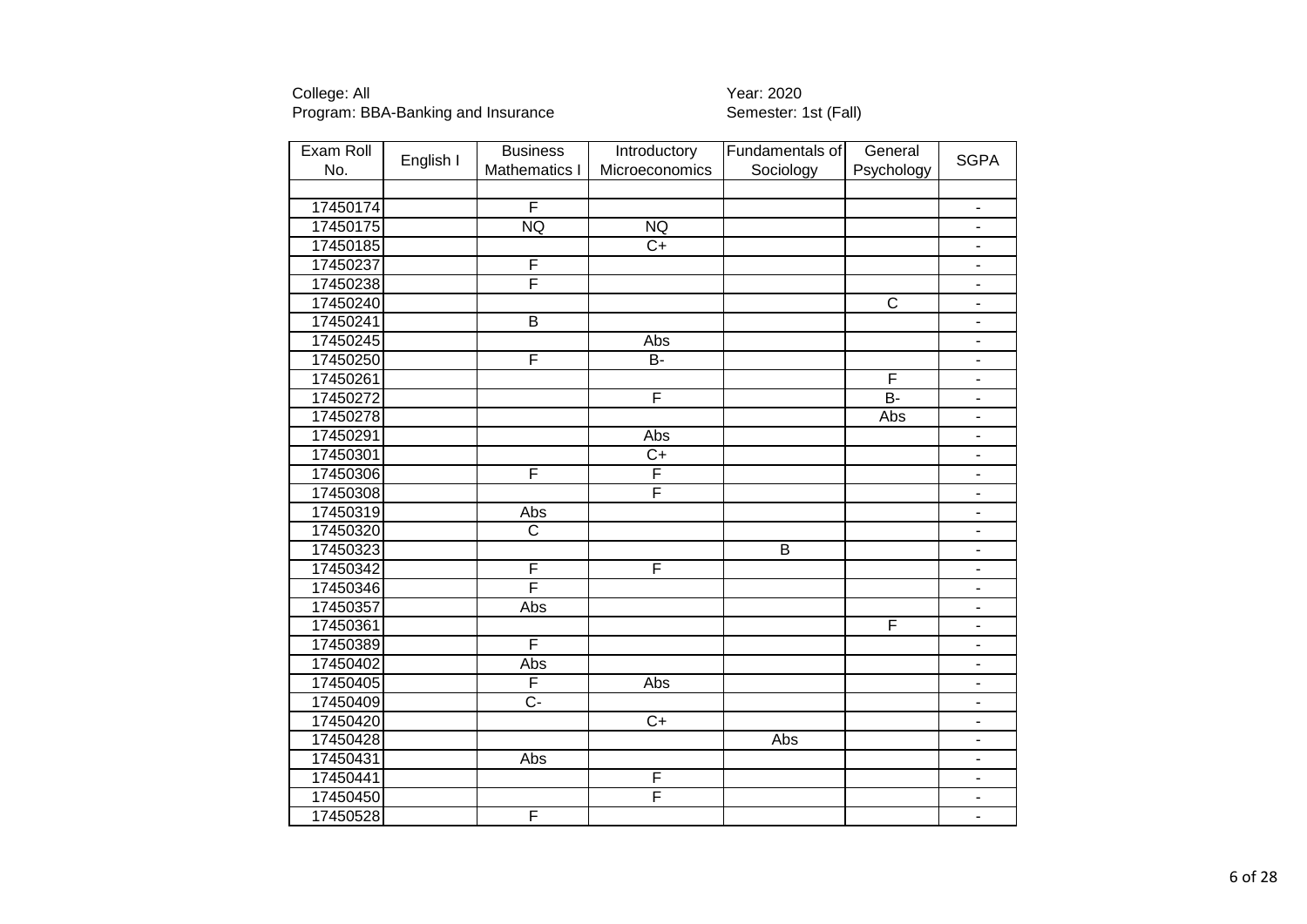| Exam Roll |           | <b>Business</b>  | Introductory            | Fundamentals of | General        | <b>SGPA</b>                  |
|-----------|-----------|------------------|-------------------------|-----------------|----------------|------------------------------|
| No.       | English I | Mathematics I    | Microeconomics          | Sociology       | Psychology     |                              |
|           |           |                  |                         |                 |                |                              |
| 17450533  |           |                  | F                       |                 |                | $\blacksquare$               |
| 17450540  |           |                  |                         |                 | Abs            | $\blacksquare$               |
| 17450546  |           |                  | F                       |                 |                | $\blacksquare$               |
| 17450549  |           |                  | $\overline{F}$          |                 |                | $\overline{\phantom{a}}$     |
| 17450550  |           | Abs              | F                       |                 | $B -$          | $\overline{\phantom{a}}$     |
| 17450559  |           | F                |                         |                 |                | $\blacksquare$               |
| 17450567  |           | Withheld         |                         |                 |                | $\qquad \qquad \blacksquare$ |
| 17450593  |           | F                |                         |                 |                | $\overline{\phantom{a}}$     |
| 17450594  |           |                  | F                       |                 |                | $\blacksquare$               |
| 18450008  |           |                  | Abs                     |                 |                | $\overline{\phantom{a}}$     |
| 18450009  |           |                  | F                       |                 |                | $\blacksquare$               |
| 18450010  |           |                  |                         |                 | $\overline{B}$ | $\blacksquare$               |
| 18450014  |           |                  | F                       |                 |                | $\blacksquare$               |
| 18450021  |           |                  | F                       |                 |                | $\blacksquare$               |
| 18450026  |           |                  | $\overline{\mathsf{F}}$ |                 | <b>B-</b>      | $\blacksquare$               |
| 18450030  |           |                  | <b>NQ</b>               |                 | Abs            | $\blacksquare$               |
| 18450032  |           |                  | <b>NQ</b>               |                 |                | $\overline{\phantom{a}}$     |
| 18450035  |           |                  | F                       |                 | $\overline{C}$ | $\blacksquare$               |
| 18450039  |           | F                | <b>NQ</b>               |                 |                | $\blacksquare$               |
| 18450040  |           |                  | F                       |                 |                | $\blacksquare$               |
| 18450042  |           |                  | <b>NQ</b>               |                 |                | $\blacksquare$               |
| 18450049  |           | F                |                         |                 |                | $\blacksquare$               |
| 18450083  |           |                  | $\overline{A}$ -        |                 |                | $\overline{\phantom{a}}$     |
| 18450084  |           | F                |                         |                 |                | $\blacksquare$               |
| 18450099  |           |                  |                         | $\overline{C}$  | Abs            | $\blacksquare$               |
| 18450116  |           | $\overline{C}$ - |                         |                 |                | $\qquad \qquad \blacksquare$ |
| 18450120  |           |                  | A-                      |                 |                | $\blacksquare$               |
| 18450147  |           |                  | Abs                     |                 | Abs            | $\blacksquare$               |
| 18450151  |           |                  |                         |                 | Ċ-             | $\overline{\phantom{a}}$     |
| 18450159  |           |                  |                         |                 | F              | $\blacksquare$               |
| 18450163  |           |                  | <b>B-</b>               |                 |                | $\overline{\phantom{a}}$     |
| 18450180  |           |                  | F                       |                 |                |                              |
| 18450190  |           | Abs              |                         |                 |                | $\blacksquare$               |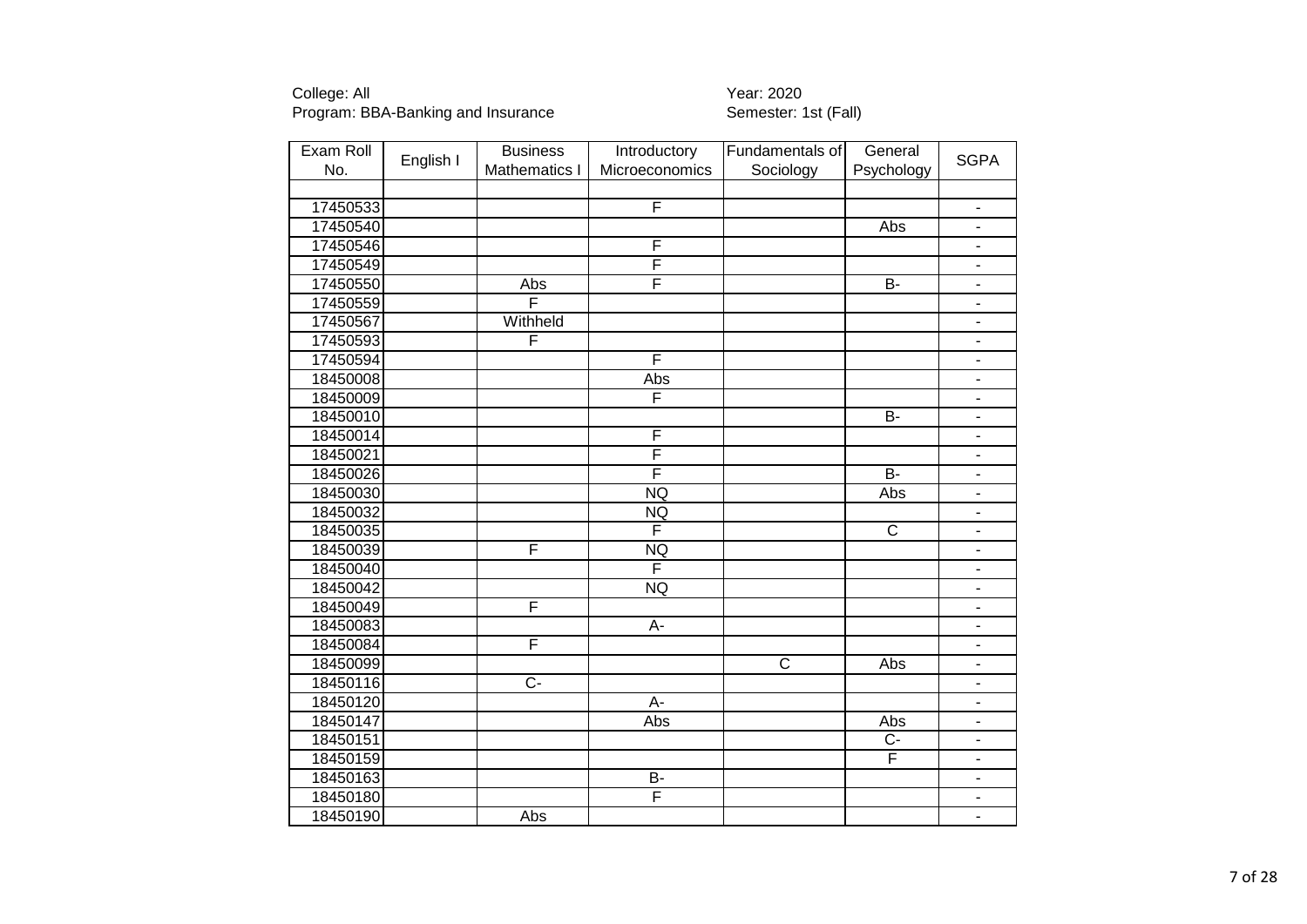| Exam Roll |           | <b>Business</b> | Introductory            | Fundamentals of  | General                 |                          |
|-----------|-----------|-----------------|-------------------------|------------------|-------------------------|--------------------------|
| No.       | English I | Mathematics I   | Microeconomics          | Sociology        | Psychology              | <b>SGPA</b>              |
|           |           |                 |                         |                  |                         |                          |
| 18450194  |           |                 | $\overline{F}$          |                  |                         | $\blacksquare$           |
| 18450201  |           |                 | $\overline{C+}$         |                  |                         | $\blacksquare$           |
| 18450224  |           |                 | F                       |                  | $\overline{B}$          | ÷,                       |
| 18450262  |           |                 | Abs                     |                  |                         | $\overline{\phantom{0}}$ |
| 18450263  |           |                 | F                       | F                | F                       | ÷,                       |
| 18450276  |           |                 | F                       |                  | Abs                     |                          |
| 18450279  |           |                 | Abs                     |                  |                         | ä,                       |
| 18450294  |           |                 | F                       |                  |                         | ÷,                       |
| 18450298  |           | F               | Abs                     |                  |                         | ÷,                       |
| 18450299  |           |                 | F                       |                  |                         | ٠                        |
| 18450304  |           |                 |                         |                  | $\overline{\text{c}}$   | $\overline{\phantom{a}}$ |
| 18450306  |           |                 |                         | $\overline{C}$ - |                         | $\blacksquare$           |
| 18450310  |           |                 |                         |                  | Abs                     | $\overline{\phantom{a}}$ |
| 18450313  |           | Abs             |                         |                  | F                       | $\blacksquare$           |
| 18450316  |           |                 |                         |                  | $\overline{\mathsf{F}}$ | ÷,                       |
| 18450326  |           | F               |                         |                  | $\overline{C+}$         | $\overline{\phantom{0}}$ |
| 18450330  |           | F               | Abs                     |                  |                         | $\overline{\phantom{0}}$ |
| 18450331  |           |                 | F                       |                  | $\overline{\mathsf{F}}$ | ÷.                       |
| 18450336  | <b>NQ</b> |                 |                         | <b>NQ</b>        |                         | $\overline{\phantom{0}}$ |
| 18450357  |           |                 | F                       |                  | F                       | L.                       |
| 18450362  |           |                 |                         |                  | <b>NQ</b>               | ÷,                       |
| 18450363  | D+        |                 |                         |                  |                         | ÷,                       |
| 18450375  |           | F               | F                       | $B -$            |                         | ÷,                       |
| 18450376  |           | F               | F                       | Abs              |                         | $\overline{\phantom{0}}$ |
| 18450379  |           |                 | $\overline{B+}$         |                  |                         | $\blacksquare$           |
| 18450387  |           |                 | <b>Abs</b>              |                  | F                       | -                        |
| 18450390  |           |                 | Abs                     | Abs              |                         | $\overline{\phantom{0}}$ |
| 18450393  |           | F               |                         | $\overline{C}$   |                         | ÷,                       |
| 18450396  |           |                 | $\overline{\mathsf{C}}$ |                  |                         | $\overline{\phantom{0}}$ |
| 18450397  |           |                 | F                       |                  |                         | Ξ.                       |
| 18450399  |           |                 |                         |                  | Abs                     | $\overline{\phantom{0}}$ |
| 18450408  |           | F               |                         |                  | $\overline{\text{c}}$   | $\overline{\phantom{0}}$ |
| 18450410  |           | F               | F                       |                  |                         | Ξ.                       |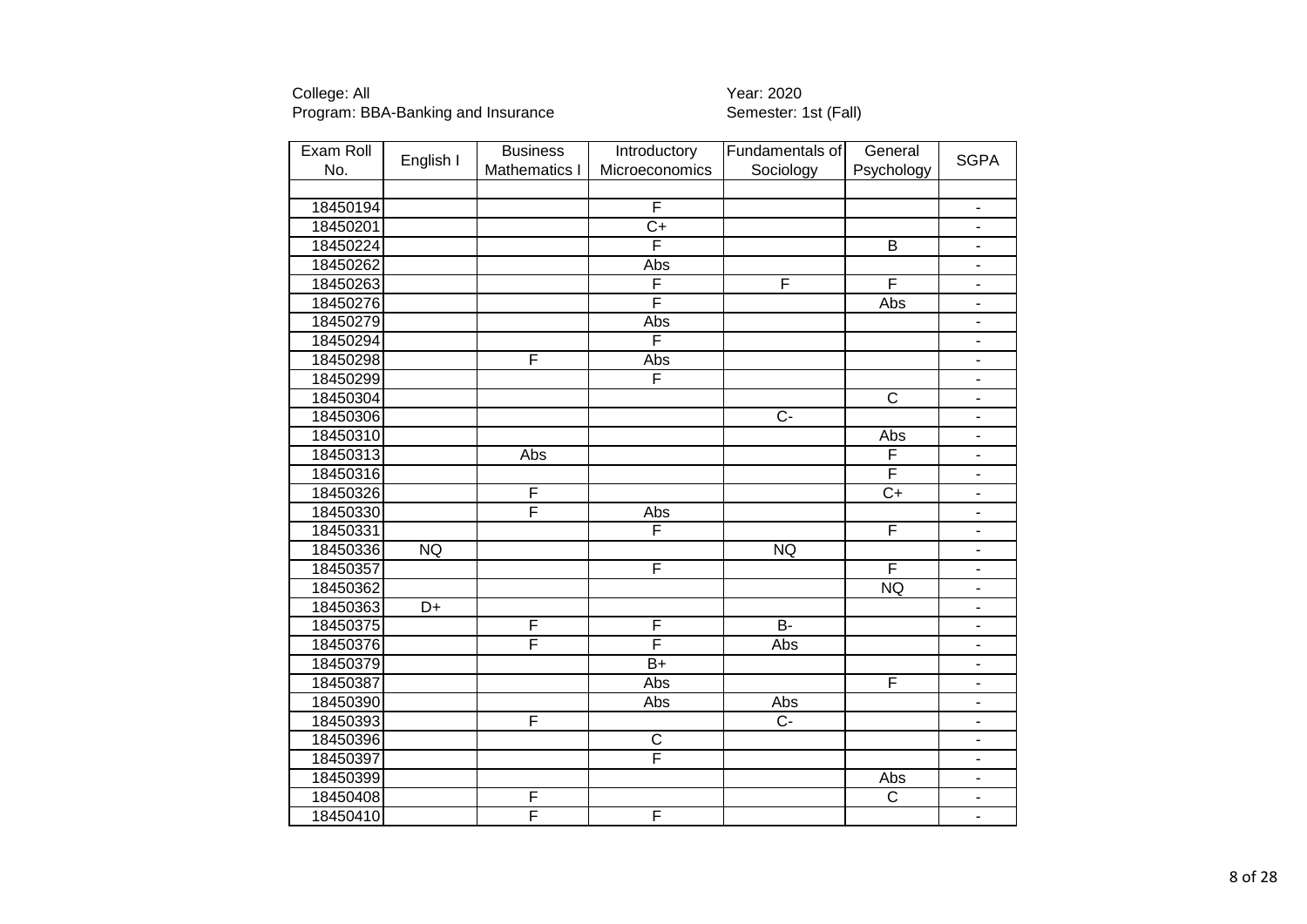| Exam Roll |           | <b>Business</b>       | Introductory            | Fundamentals of | General                 |                              |
|-----------|-----------|-----------------------|-------------------------|-----------------|-------------------------|------------------------------|
| No.       | English I | Mathematics I         | Microeconomics          | Sociology       | Psychology              | <b>SGPA</b>                  |
|           |           |                       |                         |                 |                         |                              |
| 18450412  |           |                       |                         |                 | F                       | $\overline{\phantom{a}}$     |
| 18450420  |           |                       |                         |                 | F                       | $\blacksquare$               |
| 18450439  |           |                       | F                       |                 | $\overline{C+}$         | $\blacksquare$               |
| 18450448  |           |                       |                         |                 | $C+$                    | $\blacksquare$               |
| 18450452  |           |                       | Abs                     |                 |                         | ä,                           |
| 18450471  |           |                       |                         |                 | Abs                     | $\blacksquare$               |
| 18450517  |           | F                     | F                       |                 |                         | $\overline{\phantom{a}}$     |
| 18450522  |           |                       | Abs                     |                 |                         | $\overline{\phantom{0}}$     |
| 18450527  |           |                       | Abs                     |                 |                         | $\qquad \qquad \blacksquare$ |
| 18450528  |           |                       | F                       |                 |                         | $\overline{\phantom{0}}$     |
| 18450532  |           |                       | F                       |                 |                         | $\overline{\phantom{a}}$     |
| 18450540  |           |                       | F                       |                 |                         | $\overline{\phantom{a}}$     |
| 18450550  |           | F                     | F                       |                 |                         | $\overline{\phantom{0}}$     |
| 18450558  |           |                       | $\overline{\mathsf{F}}$ |                 |                         | $\blacksquare$               |
| 18450563  |           |                       | Abs                     |                 |                         | $\blacksquare$               |
| 18450566  |           |                       |                         |                 | $\overline{C}$          | $\overline{\phantom{a}}$     |
| 18450572  |           |                       | $\overline{C}$          |                 | F                       | ÷.                           |
| 18450575  |           |                       | $\overline{C}$ -        |                 |                         | ÷,                           |
| 18450577  |           |                       |                         |                 | F                       | $\blacksquare$               |
| 18450581  |           |                       | <b>Abs</b>              |                 |                         | ä,                           |
| 18450589  |           | F                     |                         |                 |                         |                              |
| 18450594  |           | Abs                   |                         |                 |                         | $\overline{\phantom{m}}$     |
| 19450003  |           |                       | F                       |                 |                         | $\qquad \qquad \blacksquare$ |
| 19450008  |           |                       | F                       |                 |                         | $\overline{\phantom{a}}$     |
| 19450016  |           | F                     |                         |                 |                         | ۰                            |
| 19450020  |           | F                     |                         |                 |                         | $\blacksquare$               |
| 19450021  |           |                       |                         |                 | $\overline{F}$          | $\blacksquare$               |
| 19450025  |           |                       |                         |                 | $\overline{\mathsf{F}}$ | $\overline{\phantom{0}}$     |
| 19450026  |           |                       |                         |                 | A-                      | $\overline{\phantom{0}}$     |
| 19450027  |           | F                     |                         |                 |                         | $\blacksquare$               |
| 19450044  |           | $\overline{\text{c}}$ | F                       |                 |                         | $\qquad \qquad \blacksquare$ |
| 19450045  |           | F                     |                         |                 |                         | $\blacksquare$               |
| 19450052  |           | $\overline{B}$        |                         |                 |                         | $\overline{\phantom{a}}$     |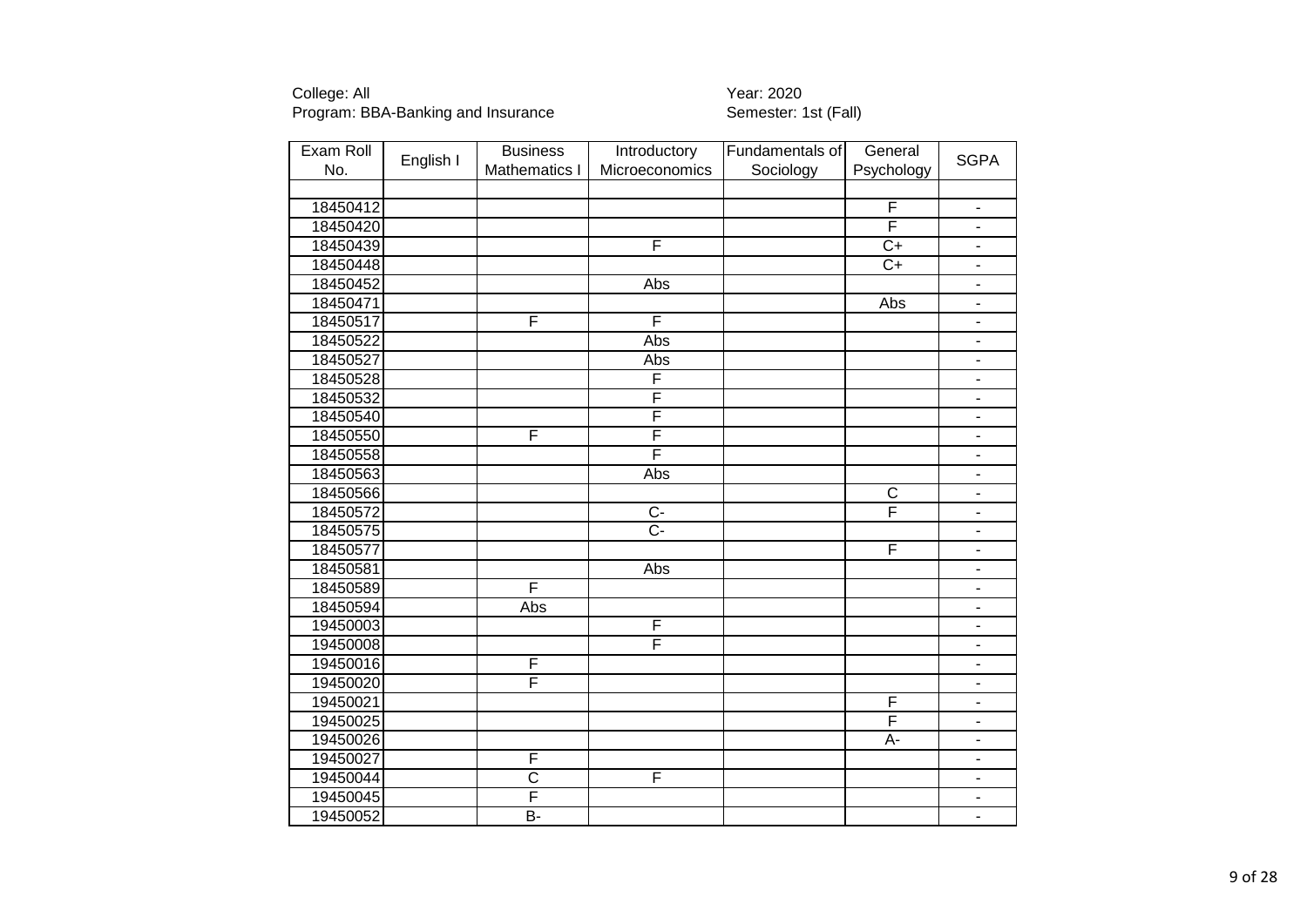| Exam Roll |           | <b>Business</b>         | Introductory    | Fundamentals of  | General                 |                              |
|-----------|-----------|-------------------------|-----------------|------------------|-------------------------|------------------------------|
| No.       | English I | Mathematics I           | Microeconomics  | Sociology        | Psychology              | <b>SGPA</b>                  |
|           |           |                         |                 |                  |                         |                              |
| 19450055  |           | F                       |                 |                  |                         | $\overline{\phantom{a}}$     |
| 19450057  |           | <b>Abs</b>              |                 |                  |                         | $\blacksquare$               |
| 19450095  |           | F                       | F               |                  |                         | $\blacksquare$               |
| 19450099  |           |                         |                 |                  | Abs                     | $\blacksquare$               |
| 19450106  |           |                         |                 | $\overline{C}$ - | F                       | ÷.                           |
| 19450109  |           | F                       |                 |                  | $\overline{\text{c}}$   | $\qquad \qquad \blacksquare$ |
| 19450110  |           |                         |                 |                  | Abs                     | $\blacksquare$               |
| 19450111  |           |                         | $\overline{C+}$ |                  |                         | $\blacksquare$               |
| 19450113  |           |                         |                 |                  | F                       | $\overline{\phantom{m}}$     |
| 19450114  |           | F                       |                 |                  | $rac{C}{F}$             | $\blacksquare$               |
| 19450115  |           |                         | F               | $\overline{C+}$  |                         | $\blacksquare$               |
| 19450116  |           |                         |                 |                  | F                       | $\blacksquare$               |
| 19450117  |           | $\overline{C}$          |                 |                  |                         | $\blacksquare$               |
| 19450118  |           | F                       |                 |                  | $\overline{\text{c}}$   | $\blacksquare$               |
| 19450119  |           | Abs                     | Abs             |                  | Abs                     | $\blacksquare$               |
| 19450122  |           | F                       |                 |                  | F                       | $\blacksquare$               |
| 19450126  | F         |                         |                 | $\overline{D+}$  |                         | $\mathbb{Z}^{\mathbb{Z}}$    |
| 19450130  |           |                         |                 |                  | <b>NQ</b>               | $\blacksquare$               |
| 19450133  |           | F                       |                 |                  | $\mathsf{C}$            | $\overline{\phantom{a}}$     |
| 19450135  |           |                         |                 |                  | $\overline{\text{c}}$   | $\overline{\phantom{a}}$     |
| 19450143  |           |                         |                 |                  | Abs                     | $\blacksquare$               |
| 19450144  |           |                         | F               | F                | F                       | $\blacksquare$               |
| 19450151  |           | Abs                     |                 |                  | Abs                     | $\blacksquare$               |
| 19450152  |           |                         |                 |                  | <b>B-</b>               | $\blacksquare$               |
| 19450153  |           |                         |                 | $\overline{C}$   |                         | $\blacksquare$               |
| 19450154  |           |                         |                 |                  | F                       | $\blacksquare$               |
| 19450158  |           |                         |                 |                  | $\overline{F}$          | $\blacksquare$               |
| 19450166  |           |                         |                 |                  | $\overline{\mathsf{F}}$ | $\blacksquare$               |
| 19450168  |           |                         | F               | $\overline{C+}$  |                         | $\blacksquare$               |
| 19450174  |           |                         |                 |                  | NQ                      | ÷,                           |
| 19450176  |           | $\overline{C}$          |                 |                  |                         | $\overline{\phantom{0}}$     |
| 19450177  |           | $\overline{\mathsf{B}}$ |                 |                  |                         | $\overline{\phantom{m}}$     |
| 19450179  |           |                         |                 |                  | $B -$                   | $\overline{\phantom{0}}$     |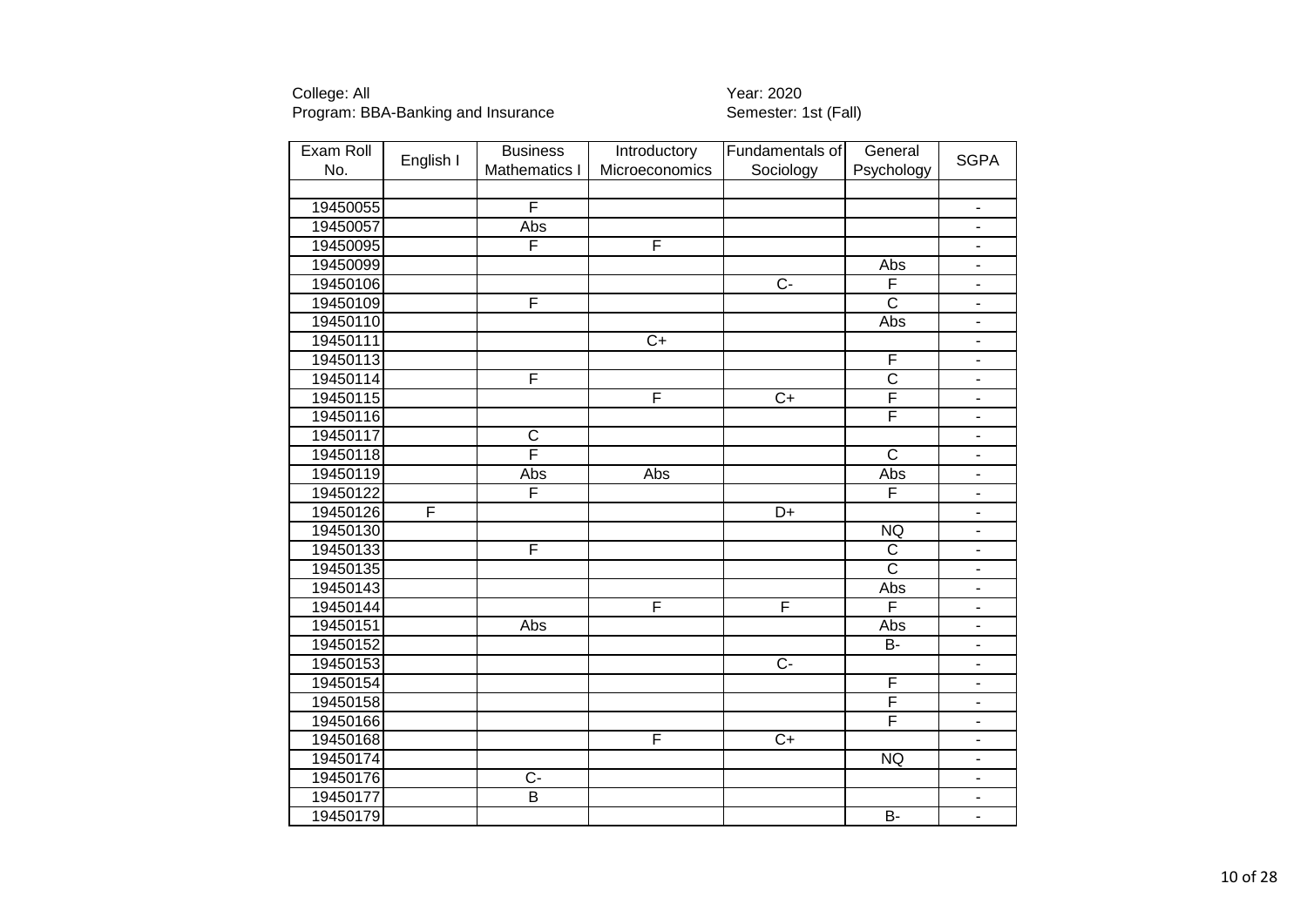| Exam Roll |           | <b>Business</b>         | Introductory     | Fundamentals of | General                 |                              |
|-----------|-----------|-------------------------|------------------|-----------------|-------------------------|------------------------------|
| No.       | English I | Mathematics I           | Microeconomics   | Sociology       | Psychology              | <b>SGPA</b>                  |
|           |           |                         |                  |                 |                         |                              |
| 19450180  | Abs       |                         |                  |                 | NQ                      | $\blacksquare$               |
| 19450188  |           | F                       |                  |                 |                         | $\overline{\phantom{0}}$     |
| 19450191  |           | $\overline{\text{c}}$   |                  |                 |                         | $\overline{\phantom{0}}$     |
| 19450195  |           |                         | F                |                 |                         | Ξ.                           |
| 19450197  |           |                         | F                |                 |                         | $\blacksquare$               |
| 19450198  |           | $\overline{\mathsf{B}}$ |                  |                 |                         | $\overline{\phantom{0}}$     |
| 19450261  |           |                         |                  | Abs             |                         | ä,                           |
| 19450264  |           |                         | A                |                 |                         | ÷,                           |
| 19450266  |           |                         | $\overline{A}$   |                 |                         | ÷,                           |
| 19450271  |           |                         | $\overline{C}$   |                 |                         | ٠                            |
| 19450272  |           |                         | $\overline{A}$   |                 |                         | $\qquad \qquad \blacksquare$ |
| 19450275  |           |                         | $\overline{C}$ - |                 |                         | ÷                            |
| 19450288  |           |                         | Abs              |                 |                         | $\overline{\phantom{0}}$     |
| 19450290  |           |                         |                  | $\overline{D+}$ |                         | $\overline{\phantom{0}}$     |
| 19450319  |           | F                       |                  |                 |                         | $\blacksquare$               |
| 19450322  |           | F                       |                  |                 |                         | ÷,                           |
| 19450324  |           | F                       |                  |                 |                         | ÷.                           |
| 19450327  |           |                         |                  |                 | $\overline{\mathsf{F}}$ | ÷.                           |
| 19450335  |           | $\overline{\text{c}}$   |                  | Abs             |                         |                              |
| 19450339  |           | $\overline{\mathsf{F}}$ |                  |                 |                         |                              |
| 19450349  |           | $\overline{\text{c}}$   |                  |                 |                         |                              |
| 19450350  |           | $\overline{C+}$         | F                |                 |                         |                              |
| 19450359  |           |                         | Abs              |                 |                         | ÷,                           |
| 19450374  |           | F                       |                  |                 |                         | $\qquad \qquad \blacksquare$ |
| 19450380  |           | D+                      |                  |                 |                         | $\overline{\phantom{0}}$     |
| 19450381  |           | F                       |                  |                 |                         | ÷,                           |
| 19450388  |           |                         | Withheld         |                 |                         | $\overline{\phantom{0}}$     |
| 19450390  |           |                         | Abs              |                 |                         | ÷,                           |
| 19450396  |           |                         | Abs              |                 |                         | $\overline{\phantom{0}}$     |
| 19450399  |           |                         | $\overline{B+}$  |                 |                         | $\overline{\phantom{0}}$     |
| 19450400  |           |                         | A-               |                 |                         |                              |
| 19450407  |           | F                       |                  |                 |                         |                              |
| 19450412  | Abs       |                         |                  |                 |                         | $\overline{\phantom{0}}$     |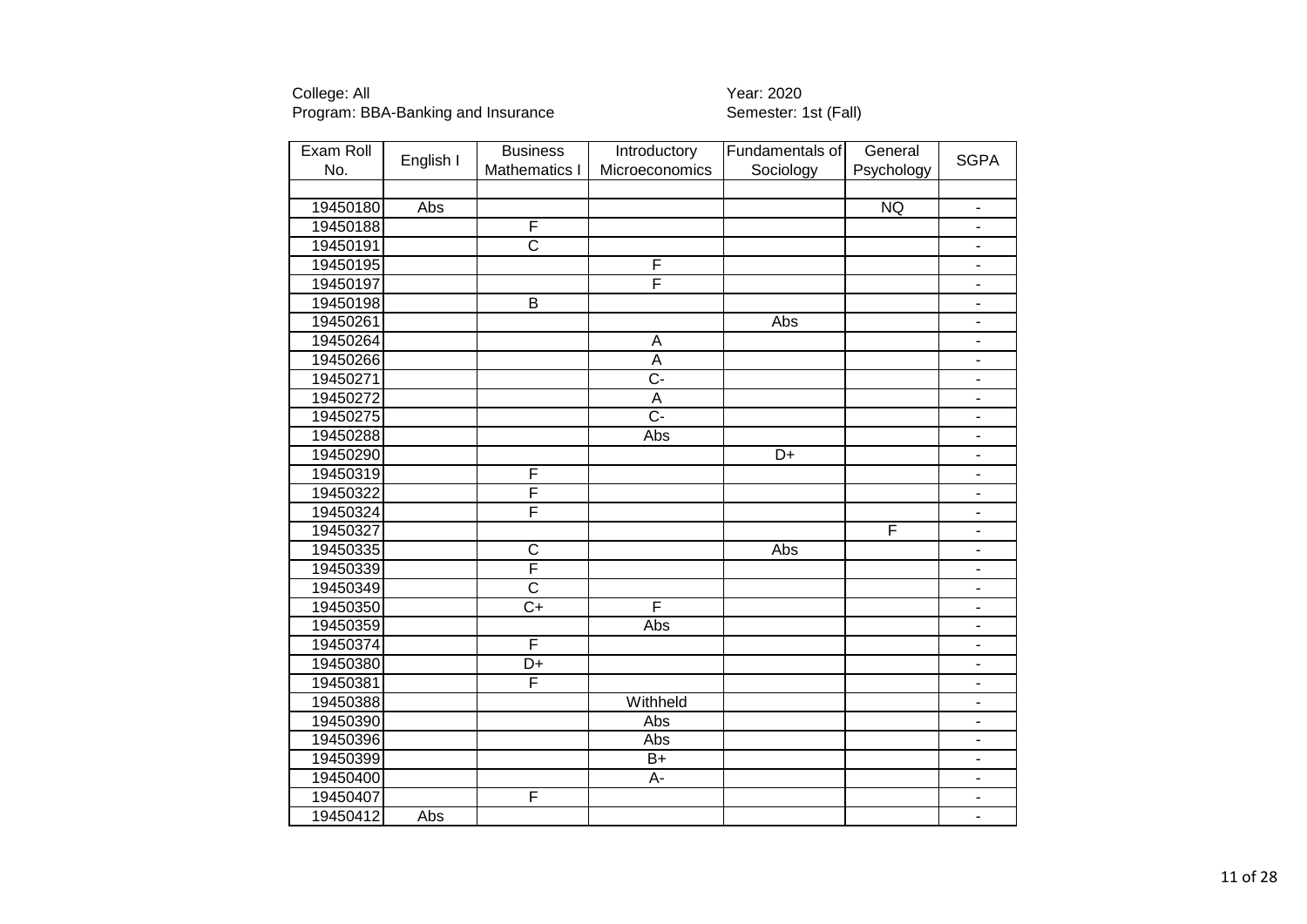| Exam Roll | English I             | <b>Business</b>         | Introductory              | Fundamentals of | General                 | <b>SGPA</b>                  |
|-----------|-----------------------|-------------------------|---------------------------|-----------------|-------------------------|------------------------------|
| No.       |                       | <b>Mathematics I</b>    | Microeconomics            | Sociology       | Psychology              |                              |
|           |                       |                         |                           |                 |                         |                              |
| 19450415  |                       |                         | F                         |                 |                         | $\blacksquare$               |
| 19450416  |                       | Abs                     |                           |                 |                         | $\blacksquare$               |
| 19450417  |                       |                         |                           |                 | $\overline{C+}$         | $\overline{\phantom{a}}$     |
| 19450428  |                       | $\overline{\text{c}}$   |                           |                 |                         | $\Box$                       |
| 19450429  |                       |                         | Abs                       |                 |                         | $\blacksquare$               |
| 19450435  |                       |                         | Abs                       |                 |                         | $\overline{\phantom{a}}$     |
| 19450437  |                       | F                       |                           |                 |                         | $\blacksquare$               |
| 19450455  |                       |                         | $\overline{C}$            |                 | F                       | $\overline{\phantom{a}}$     |
| 19450471  |                       | F                       |                           |                 |                         | $\overline{\phantom{a}}$     |
| 19450473  |                       |                         | $\overline{B}$            |                 |                         | $\blacksquare$               |
| 19450476  |                       |                         | $\overline{\text{c}}$     |                 |                         | $\blacksquare$               |
| 19450484  |                       | Abs                     | $\overline{\mathsf{F}}$   |                 |                         | $\blacksquare$               |
| 19450486  |                       |                         |                           |                 | F                       | $\blacksquare$               |
| 19450496  |                       | F                       |                           |                 |                         | $\blacksquare$               |
| 19450506  |                       |                         |                           |                 |                         | $\blacksquare$               |
| 19450515  |                       |                         | $\overline{F}$            |                 |                         | $\blacksquare$               |
| 19450521  |                       | F                       |                           |                 |                         | $\blacksquare$               |
| 19450522  |                       | $\overline{C}$ -        | Abs                       |                 |                         | $\blacksquare$               |
| 19450525  |                       | F                       | Abs                       |                 |                         | $\blacksquare$               |
| 19450532  |                       | F                       |                           |                 |                         | $\blacksquare$               |
| 19450534  |                       | F                       | F                         |                 |                         | $\blacksquare$               |
| 19450535  |                       |                         | F                         | $\overline{C}$  | F                       | $\blacksquare$               |
| 19450541  |                       |                         | Abs                       |                 | Abs                     | $\blacksquare$               |
| 19450544  |                       |                         | F                         |                 |                         | $\overline{\phantom{a}}$     |
| 19450546  |                       |                         |                           |                 | Abs                     | $\overline{\phantom{a}}$     |
| 19450547  |                       |                         |                           |                 | F                       | $\qquad \qquad \blacksquare$ |
| 19450550  |                       |                         |                           |                 | $\overline{\mathsf{F}}$ | $\blacksquare$               |
| 19450551  |                       |                         |                           |                 | F                       | $\blacksquare$               |
| 19450553  |                       |                         | F                         | F               | F                       | $\blacksquare$               |
| 20450001  | F                     | F                       | <b>NQ</b>                 | F               | F                       | $\overline{a}$               |
| 20450002  | $\overline{\text{c}}$ | A-                      | $\overline{B+}$           | $B+$            | $B -$                   | 3.00                         |
| 20450003  | $\overline{\text{c}}$ | $\overline{\text{c}}$   | NQ                        | F               | NQ                      |                              |
| 20450004  | $B+$                  | $\overline{\mathsf{B}}$ | $\boldsymbol{\mathsf{A}}$ | A-              | <b>B-</b>               | 3.34                         |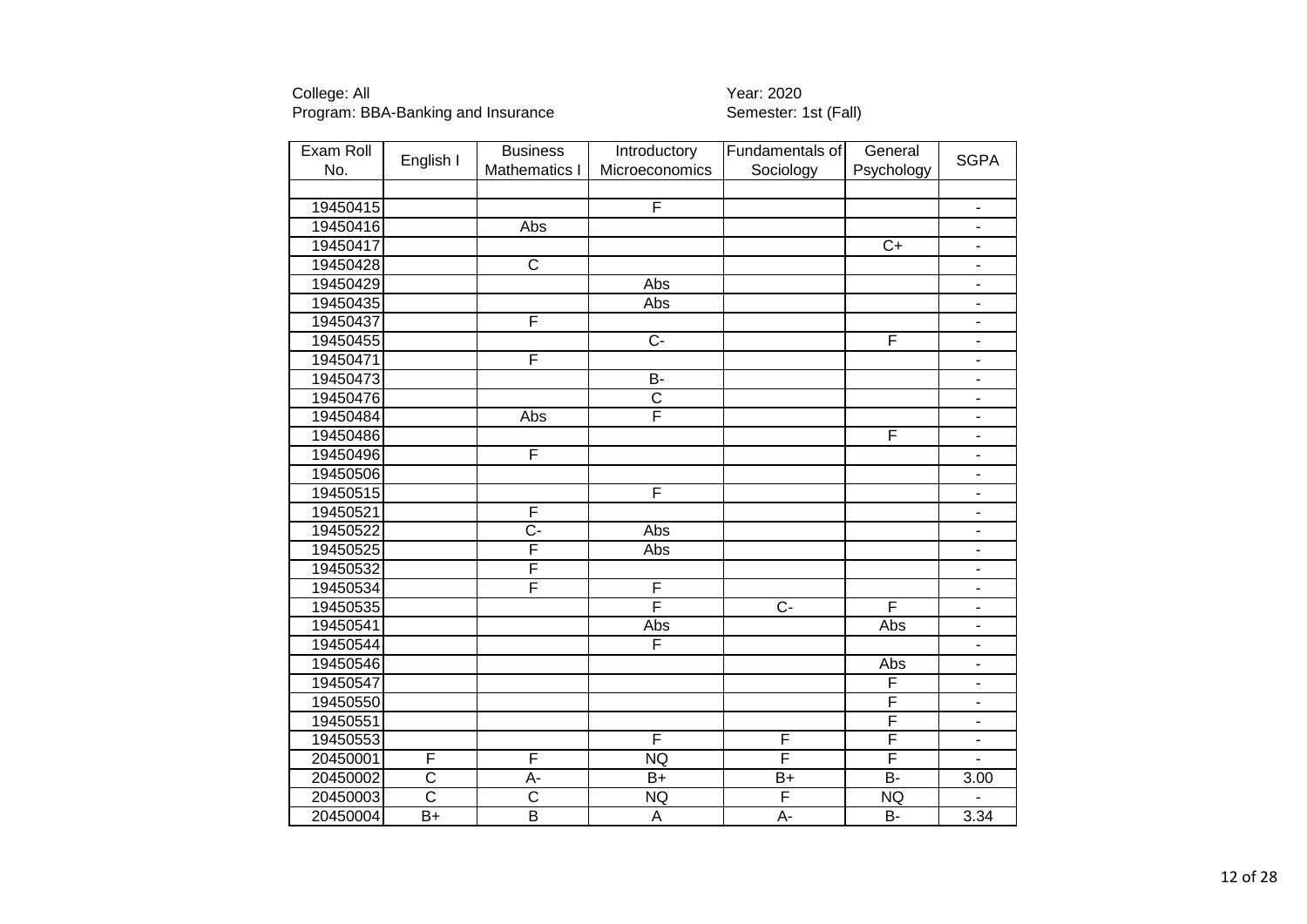| Exam Roll |                         | <b>Business</b>       | Introductory            | Fundamentals of         | General               |                          |
|-----------|-------------------------|-----------------------|-------------------------|-------------------------|-----------------------|--------------------------|
| No.       | English I               | Mathematics I         | Microeconomics          | Sociology               | Psychology            | <b>SGPA</b>              |
|           |                         |                       |                         |                         |                       |                          |
| 20450005  | A-                      | A                     | Α                       | A                       | А-                    | 3.88                     |
| 20450006  | $\overline{A}$          | $\overline{B+}$       | $\overline{\mathsf{A}}$ | $\overline{A}$          | $\overline{A}$        | 3.86                     |
| 20450007  | B-                      | F                     | A                       | $B+$                    | $B+$                  |                          |
| 20450008  | A                       | A                     | A                       | A                       | A                     | 4.00                     |
| 20450009  | $A -$                   | $\overline{A}$ -      | $\overline{\mathsf{A}}$ | $\overline{B}$          | $\overline{A}$ -      | 3.68                     |
| 20450010  | $\overline{A}$          | $\overline{A}$        | $\overline{A}$          | A                       | $\overline{A}$        | 4.00                     |
| 20450011  | F                       | F                     | F                       | A-                      | F                     |                          |
| 20450012  | F                       | NQ                    | $\overline{B}$          | $\overline{C+}$         | F                     | $\overline{a}$           |
| 20450013  | $\overline{B+}$         | <b>B-</b>             | A                       | A-                      | $\overline{A}$        | 3.54                     |
| 20450014  | A                       | $B+$                  | A                       | A                       | A                     | 3.86                     |
| 20450015  | $\overline{A}$ -        | B-                    | Ā                       | $\overline{\mathsf{A}}$ | $A -$                 | 3.62                     |
| 20450016  | $\overline{\mathsf{B}}$ | $\overline{\text{c}}$ | Ā-                      | Ā-                      | $\overline{B+}$       | 3.14                     |
| 20450017  | $\overline{B}$          | NQ                    | $\overline{B+}$         | $\overline{B+}$         | $\overline{\text{c}}$ | ÷                        |
| 20450018  | A-                      | F                     | $\overline{C}$          | B                       | $\overline{C}$        | $\overline{a}$           |
| 20450019  | NQ                      | NQ                    | <b>NQ</b>               | $\overline{C}$          | <b>NQ</b>             | L                        |
| 20450020  | A                       | $\overline{B}$        | A                       | A                       | A                     | 3.80                     |
| 20450021  | $\overline{B+}$         | $\overline{B}$        | Ā-                      | $\overline{A}$          | $\overline{A}$        | $\overline{3.66}$        |
| 20450022  | Abs                     | NQ                    | <b>NQ</b>               | Abs                     | <b>NQ</b>             |                          |
| 20450023  | <b>B-</b>               | B                     | A-                      | <b>B-</b>               | F                     |                          |
| 20450024  | $\overline{B}$ -        | F                     | $\overline{C+}$         | $\overline{A}$ -        | $\overline{B}$        |                          |
| 20450025  | B-                      | $\overline{\text{c}}$ | $\overline{\mathsf{A}}$ | Ā-                      | $\overline{B+}$       | 3.14                     |
| 20450026  | A-                      | $\overline{B}$        | $\overline{A}$          | A-                      | $\overline{A}$        | 3.68                     |
| 20450027  | B-                      | $\overline{A}$ -      | $\overline{A}$          | A-                      | $\overline{A}$ -      | 3.56                     |
| 20450028  | $\overline{B}$          | $\overline{B}$        | $\overline{B}$          | $\overline{C}$          | $\overline{C+}$       | 2.66                     |
| 20450029  | $\overline{A}$          | $\overline{A}$        | A                       | A                       | A                     | 4.00                     |
| 20450030  | $\overline{\mathsf{B}}$ | A                     | Α                       | $\overline{B}$          | A                     | 3.60                     |
| 20450031  | F                       | B-                    | A-                      | $\overline{\text{c}}$   | <b>B-</b>             |                          |
| 20450032  | A                       | A                     | A                       | A-                      | $\overline{A}$        | 3.94                     |
| 20450033  | F                       | F                     | <b>NQ</b>               | $\overline{C}$          | <b>NQ</b>             |                          |
| 20450034  | $C+$                    | B-                    | A-                      | B                       | A                     | 3.14                     |
| 20450035  | $\overline{\mathsf{B}}$ | F                     | $\overline{A}$ -        | $\overline{C+}$         | $B+$                  |                          |
| 20450036  | A-                      | A                     | A                       | A                       | A                     | 3.94                     |
| 20450037  | $\overline{B}$          | F                     | A-                      | $\overline{B}$          | A                     | $\overline{\phantom{0}}$ |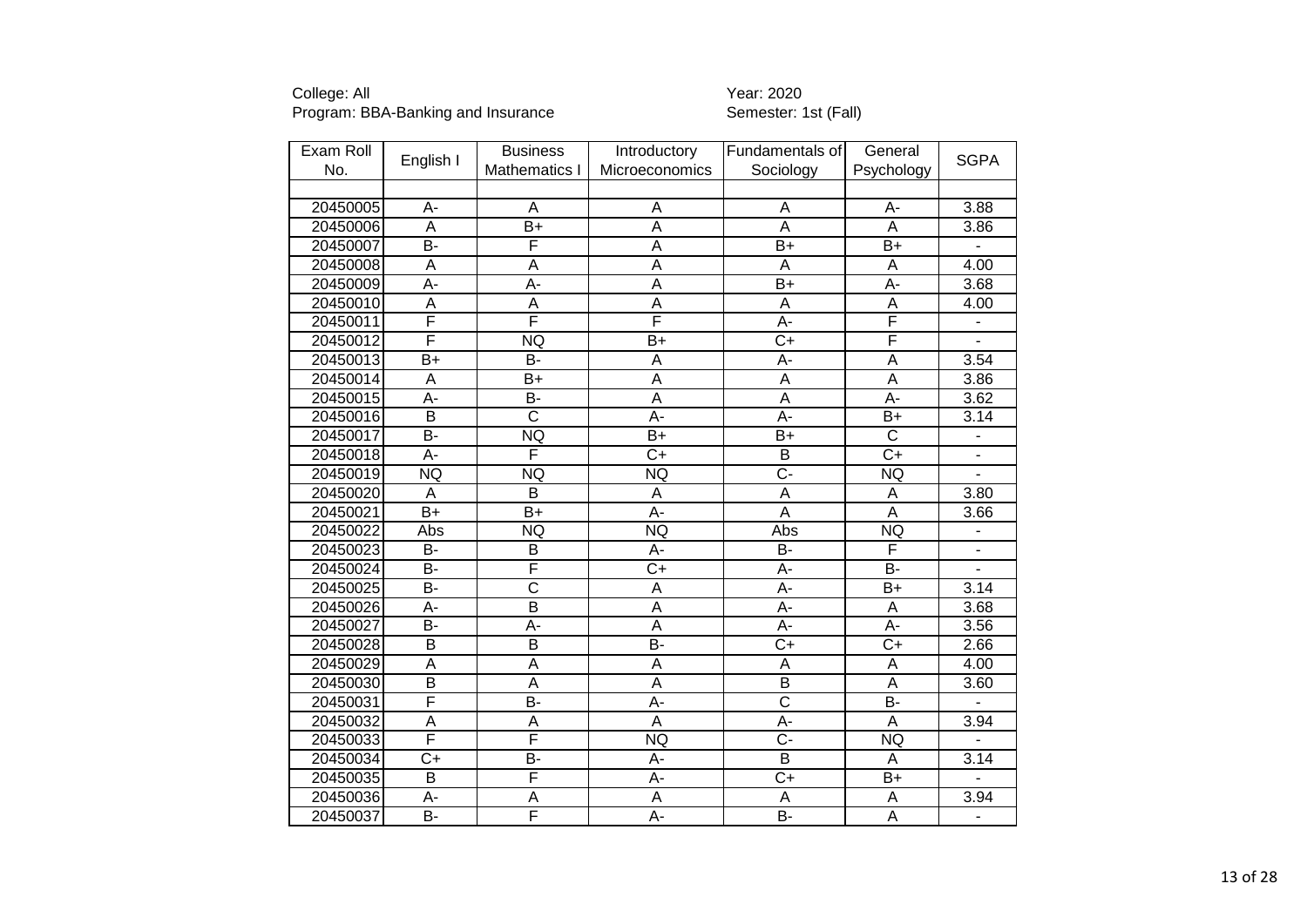| Exam Roll |                       | <b>Business</b>         | Introductory     | Fundamentals of         | General                 |                          |
|-----------|-----------------------|-------------------------|------------------|-------------------------|-------------------------|--------------------------|
| No.       | English I             | Mathematics I           | Microeconomics   | Sociology               | Psychology              | <b>SGPA</b>              |
|           |                       |                         |                  |                         |                         |                          |
| 20450038  | $\overline{C}$        | F                       | $B+$             | B                       | A                       | $\blacksquare$           |
| 20450040  | $\overline{B+}$       | A-                      | A                | $\overline{B}$          | $\overline{\mathsf{A}}$ | 3.60                     |
| 20450041  | $B+$                  | $B+$                    | $\overline{B}$   | $\overline{\text{c}}$   | F                       | $\blacksquare$           |
| 20450042  | $B+$                  | $C+$                    | F                | $C -$                   | $\overline{B}$          | $\blacksquare$           |
| 20450043  | B                     | F                       | F                | $\overline{B}$          | B-                      | $\overline{a}$           |
| 20450044  | $\overline{C}$ -      | F                       | F                | F                       | F                       | $\blacksquare$           |
| 20450045  | F                     | F                       | F                | F                       | F                       |                          |
| 20450046  | $\overline{C}$ -      | F                       | F                | $\overline{\text{c}}$   | F                       |                          |
| 20450047  | $B+$                  | $\overline{\text{c}}$   | $\overline{C+}$  | $\overline{A}$          | A-                      | 3.06                     |
| 20450048  | D+                    | F                       | F                | F                       | F                       |                          |
| 20450049  | A-                    | $\overline{\mathsf{c}}$ | F                | $\overline{C+}$         | $\overline{B}$          | $\overline{\phantom{a}}$ |
| 20450050  | $\overline{\text{c}}$ | Abs                     | F                | F                       | F                       | $\overline{\phantom{a}}$ |
| 20450051  | $\overline{B}$        | $\overline{C}$          | F                | $B -$                   | $\overline{C}$          | $\overline{\phantom{a}}$ |
| 20450052  | $B+$                  | $\overline{C+}$         | F                | A-                      | B-                      | $\overline{\phantom{a}}$ |
| 20450053  | Ċ-                    | F                       | $\overline{C+}$  | $B -$                   | F                       | $\overline{\phantom{a}}$ |
| 20450054  | $\overline{A}$ -      | $\overline{\text{c}}$   | $\overline{C}$   | F                       | $\overline{B}$          | $\overline{\phantom{a}}$ |
| 20450055  | B-                    | $\overline{\mathsf{B}}$ | F                | $\overline{\text{c}}$   | F                       | $\overline{\phantom{a}}$ |
| 20450056  | $\overline{\text{c}}$ | F                       | F                | $\overline{C}$ -        | F                       |                          |
| 20450057  | F                     | F                       | F                | $\overline{C}$ -        | F                       |                          |
| 20450058  | $\overline{C+}$       | F                       | F                | $\overline{C+}$         | F                       |                          |
| 20450059  | B-                    | B-                      | $\overline{C+}$  | $\overline{B}$          | $\overline{\mathsf{B}}$ | 2.74                     |
| 20450060  | $B+$                  | $\overline{\text{c}}$   | $\overline{C+}$  | $\overline{\mathsf{B}}$ | F                       |                          |
| 20450061  | A-                    | $\overline{A}$ -        | $\overline{A}$   | $B+$                    | $\overline{\mathsf{A}}$ | 3.74                     |
| 20450062  | $B+$                  | A-                      | $\overline{A}$ - | $B -$                   | A-                      | 3.42                     |
| 20450063  | A                     | $\overline{C}$          | F                | Abs                     | $\overline{B}$          | $\blacksquare$           |
| 20450064  | Abs                   | F                       | Abs              | Abs                     | F                       | $\overline{\phantom{a}}$ |
| 20450065  | F                     | F                       | F                | $\overline{F}$          | F                       | $\blacksquare$           |
| 20450066  | $C+$                  | F                       | F                | F                       | F                       | $\overline{\phantom{a}}$ |
| 20450067  | $\overline{C}$ -      | F                       | F                | F                       | F                       | $\blacksquare$           |
| 20450068  | $C+$                  | $C+$                    | $C+$             | C                       | B                       | 2.38                     |
| 20450069  | $C+$                  | F                       | F                | Ċ-                      | F                       |                          |
| 20450070  | A-                    | А-                      | $\overline{A}$   | $\overline{A}$ -        | A                       | 3.82                     |
| 20450071  | $\overline{B}$        | $B -$                   | $\overline{C+}$  | $B+$                    | $\overline{A}$          | 3.06                     |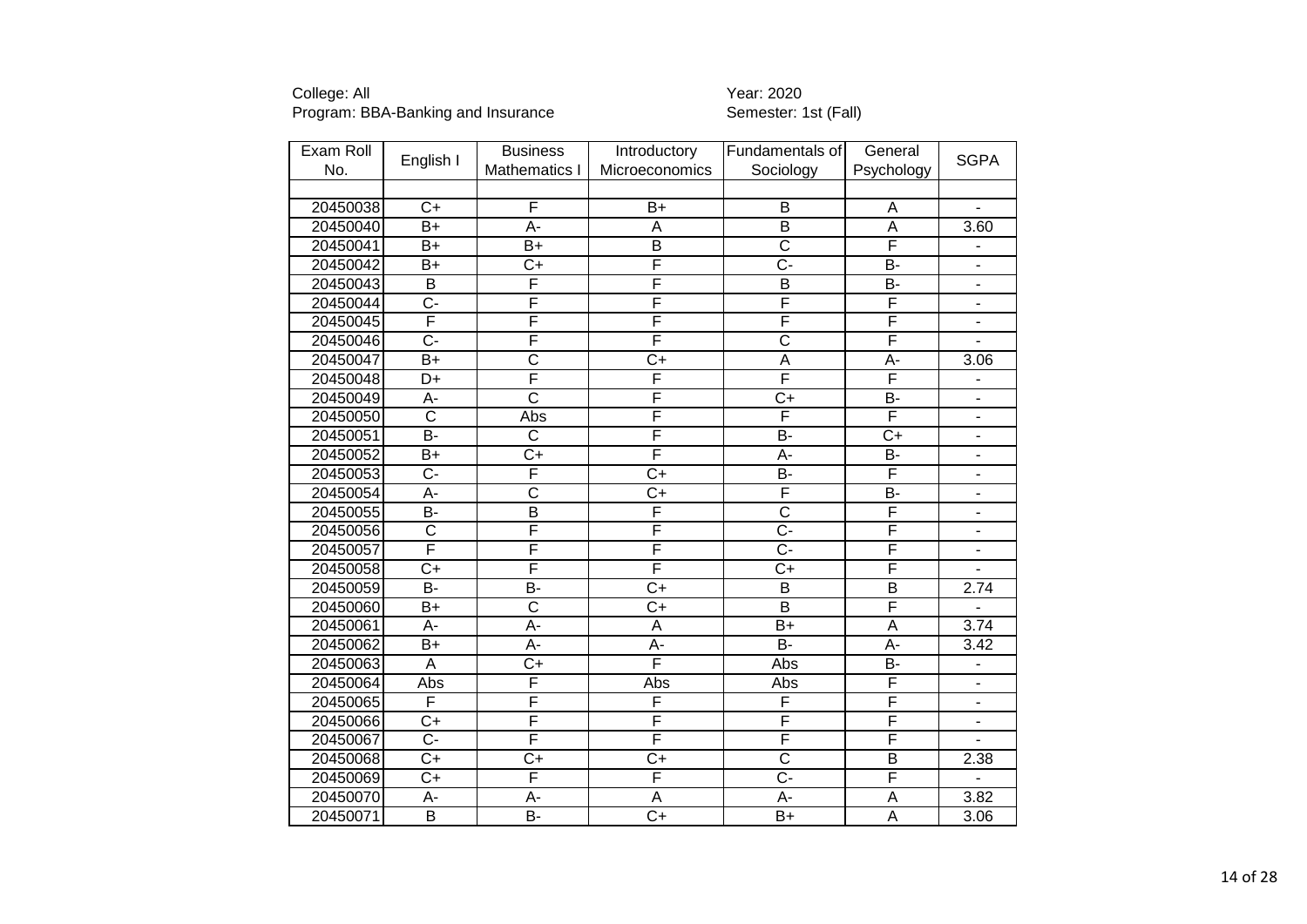| Exam Roll |                       | <b>Business</b>         | Introductory            | Fundamentals of         | General                 |                              |
|-----------|-----------------------|-------------------------|-------------------------|-------------------------|-------------------------|------------------------------|
| No.       | English I             | Mathematics I           | Microeconomics          | Sociology               | Psychology              | <b>SGPA</b>                  |
|           |                       |                         |                         |                         |                         |                              |
| 20450072  | A-                    | A-                      | B                       | <b>B-</b>               | <b>B-</b>               | 3.16                         |
| 20450073  | $\overline{C+}$       | $\overline{B}$          | F                       | $\overline{B+}$         | $\overline{\mathsf{B}}$ | $\overline{\phantom{a}}$     |
| 20450074  | F                     | F                       | F                       | $\overline{\mathsf{F}}$ | F                       | L.                           |
| 20450075  | B                     | $C+$                    | A-                      | <b>B-</b>               | A-                      | 3.08                         |
| 20450076  | $\overline{\text{c}}$ | $\overline{C+}$         | B-                      | $\overline{B}$          | $\overline{B}$          | 2.54                         |
| 20450077  | $\overline{C+}$       | B-                      | $\overline{\text{c}}$   | A-                      | $B+$                    | 2.80                         |
| 20450078  | $\overline{C}$        | $\overline{\text{c}}$   | F                       | <b>B-</b>               | $\overline{C}$ -        |                              |
| 20450079  | $\overline{C}$        | F                       | F                       | $\overline{C}$          | F                       | ÷,                           |
| 20450080  | $\overline{C+}$       | $\overline{\mathsf{B}}$ | $\overline{B}$          | $\overline{C}$          | F                       | $\blacksquare$               |
| 20450081  | <b>B-</b>             | $\overline{\mathsf{B}}$ | $\overline{B}$          | $C+$                    | F                       | ÷,                           |
| 20450082  | Abs                   | Abs                     | Abs                     | Abs                     | Abs                     | $\qquad \qquad \blacksquare$ |
| 20450083  | $B+$                  | A-                      | A                       | B                       | $\overline{C}$ -        | 3.14                         |
| 20450084  | $\overline{C+}$       | $C+$                    | $\overline{C}$ -        | F                       | $\overline{C}$          |                              |
| 20450085  | A-                    | A-                      | A-                      | A-                      | $\overline{\text{c}}$   | 3.36                         |
| 20450086  | $\overline{C}$ -      | $\overline{B}$          | $\overline{B}$          | $\overline{B}$          | F                       |                              |
| 20450087  | $\overline{A}$        | B+                      | $B+$                    | A                       | $\overline{B}$          | 3.46                         |
| 20450088  | $\overline{C}$ -      | $\overline{C}$ -        | $\overline{\text{c}}$   | $\overline{C}$          | F                       |                              |
| 20450089  | $\overline{C}$ -      | $\overline{C+}$         | $\overline{B}$          | $B -$                   | F                       | $\overline{\phantom{a}}$     |
| 20450090  | $\overline{A}$ -      | A-                      | B-                      | A-                      | F                       |                              |
| 20450091  | $\overline{C}$        | $\overline{C+}$         | Ā-                      | $\overline{B}$          | F                       |                              |
| 20450092  | $\overline{\text{c}}$ | $\overline{A}$          | $\overline{\mathsf{B}}$ | $\overline{B+}$         | $\overline{\text{C}}$ - | 2.80                         |
| 20450093  | $B+$                  | F                       | $\overline{C}$ -        | B                       | F                       | $\qquad \qquad \blacksquare$ |
| 20450094  | $B+$                  | F                       | $B+$                    | $\overline{\mathsf{A}}$ | F                       | $\overline{\phantom{0}}$     |
| 20450095  | $\overline{\text{C}}$ | A-                      | $\overline{B}$          | $A -$                   | F                       | $\overline{\phantom{a}}$     |
| 20450096  | $\overline{B}$        | $\overline{\text{c}}$   | $\overline{\text{c}}$   | $\overline{B}$          | Abs                     | $\blacksquare$               |
| 20450097  | $\overline{B+}$       | $\overline{\text{c}}$   | A-                      | A-                      | $\overline{C}$          | 2.88                         |
| 20450098  | A-                    | $C+$                    | Α                       | A                       | F                       | $\qquad \qquad \blacksquare$ |
| 20450099  | $C+$                  | $\overline{C}$          | F                       | $\overline{B}$          | F                       | L.                           |
| 20450100  | $\overline{B}$        | $\overline{\mathsf{B}}$ | A-                      | A-                      | A-                      | 3.42                         |
| 20450101  | $C+$                  | $\overline{B}$          | $B+$                    | B-                      | $C+$                    | 2.72                         |
| 20450102  | $\overline{B}$        | A-                      | $\overline{A}$ -        | A-                      | $\overline{B}$          | 3.42                         |
| 20450103  | $\overline{B}$        | A-                      | $\overline{B+}$         | A-                      | B-                      | 3.28                         |
| 20450104  | $\overline{C}$        | F                       | $\overline{C}$          | A-                      | F                       | $\qquad \qquad \blacksquare$ |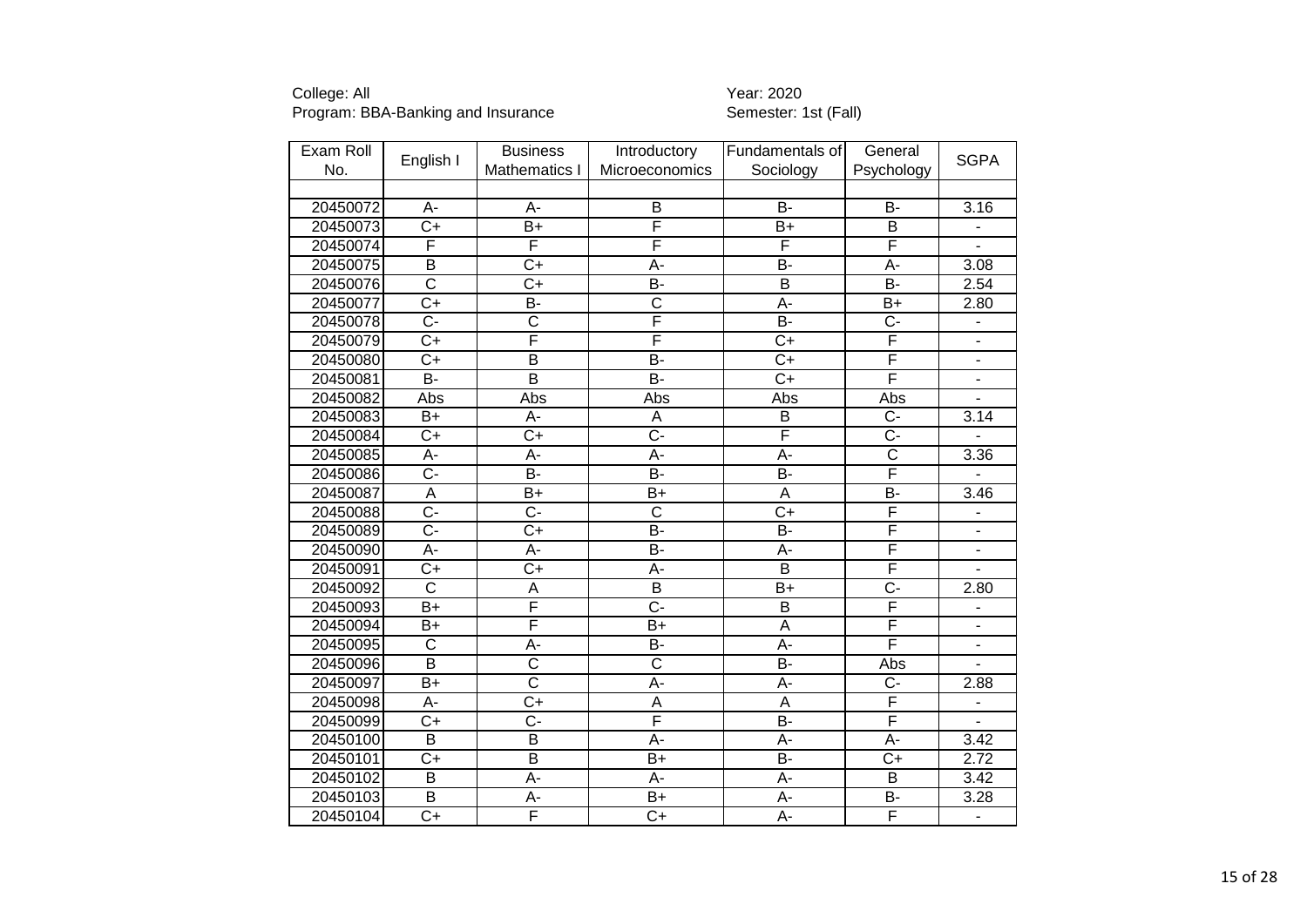| Exam Roll |                         | <b>Business</b>         | Introductory            | Fundamentals of         | General                 |                              |
|-----------|-------------------------|-------------------------|-------------------------|-------------------------|-------------------------|------------------------------|
| No.       | English I               | Mathematics I           | Microeconomics          | Sociology               | Psychology              | <b>SGPA</b>                  |
|           |                         |                         |                         |                         |                         |                              |
| 20450105  | $C -$                   | F                       | C                       | $C+$                    | F                       | $\overline{\phantom{0}}$     |
| 20450106  | $\overline{B}$          | F                       | $\overline{C+}$         | $\overline{A}$ -        | F                       | L.                           |
| 20450107  | A-                      | $B+$                    | А-                      | Α                       | $\overline{B}$          | 3.48                         |
| 20450108  | $\overline{C}$          | $\overline{C}$          | $\overline{C+}$         | B                       | $\overline{C+}$         | 2.38                         |
| 20450109  | $\overline{\text{c}}$   | $\overline{B}$          | $\overline{A}$ -        | $\overline{B}$          | $\overline{D+}$         | 2.54                         |
| 20450110  | $\overline{A}$ -        | $\overline{\mathsf{B}}$ | A                       | $\overline{A}$          | $B+$                    | 3.60                         |
| 20450111  | B                       | $\overline{\mathsf{B}}$ | $\overline{\text{c}}$   | <b>B-</b>               | $\overline{C}$          | 2.48                         |
| 20450112  | $\overline{C}$          | $\overline{\mathsf{B}}$ | $\overline{C+}$         | $\overline{C}$          | $\overline{\text{c}}$   | 2.38                         |
| 20450113  | $\overline{C}$ -        | F                       | F                       | $\overline{C}$          | F                       | $\qquad \qquad \blacksquare$ |
| 20450114  | $\overline{\text{c}}$   | $B+$                    | $\overline{B}$          | $C+$                    | F                       |                              |
| 20450115  | $\overline{\mathsf{c}}$ | $\overline{B}$          | $\overline{A}$          | А-                      | $\overline{B}$          | 3.08                         |
| 20450116  | $\overline{B}$          | $\overline{\text{c}}$   | $\overline{C+}$         | F                       | F                       | ÷                            |
| 20450117  | $\overline{B}$          | F                       | $\overline{\text{C}}$   | $\overline{C}$          | F                       | $\qquad \qquad \blacksquare$ |
| 20450118  | $C+$                    | $\overline{\text{c}}$   | F                       | B                       | F                       | $\blacksquare$               |
| 20450119  | $\overline{B}$          | $\overline{\mathsf{B}}$ | F                       | $\overline{B}$          | $\overline{C+}$         | $\qquad \qquad \blacksquare$ |
| 20450120  | $B+$                    | $C+$                    | $\overline{B}$          | $\overline{B}$          | F                       | $\overline{\phantom{0}}$     |
| 20450121  | $\overline{\text{c}}$   | F                       | F                       | $\overline{C}$          | $\overline{\text{C}}$ - | ÷                            |
| 20450122  | $\overline{B}$          | $\overline{\text{c}}$   | $\overline{\text{c}}$   | $\overline{B}$          | F                       |                              |
| 20450123  | $\overline{C}$          | $\overline{\text{c}}$   | B-                      | $\overline{B}$          | $\overline{\text{c}}$   | 2.40                         |
| 20450124  | $\overline{C}$ -        | $\overline{\text{c}}$   | $\overline{\mathsf{B}}$ | $\overline{C}$          | $\overline{C+}$         | 2.26                         |
| 20450126  | $\overline{A}$          | $\overline{C}$ -        | F                       | <b>NQ</b>               | $\overline{A}$ -        | -                            |
| 20450127  | A                       | $\overline{\text{c}}$   | F                       | B                       | $B+$                    | $\overline{\phantom{a}}$     |
| 20450128  | $\overline{A}$          | $\overline{\mathsf{c}}$ | F                       | $\overline{B}$          | A-                      | $\overline{\phantom{0}}$     |
| 20450129  | $\overline{B}$          | F                       | <b>NQ</b>               | <b>NQ</b>               | <b>NQ</b>               | ÷.                           |
| 20450130  | $\overline{B}$          | $B+$                    | $\overline{B}$          | $B+$                    | A-                      | 3.14                         |
| 20450131  | <b>NQ</b>               | <b>NQ</b>               | <b>NQ</b>               | <b>NQ</b>               | <b>NQ</b>               |                              |
| 20450132  | B                       | $C -$                   | B-                      | <b>B-</b>               | $\mathsf{C}$            | 2.42                         |
| 20450133  | B                       | F                       | F                       | $\overline{\mathsf{F}}$ | $\overline{\text{c}}$   | $\blacksquare$               |
| 20450134  | $\overline{\mathsf{B}}$ | B-                      | F                       | $\overline{B}$          | $\overline{B}$          | $\blacksquare$               |
| 20450135  | A-                      | $C -$                   | F                       | $B+$                    | $B+$                    | ä,                           |
| 20450136  | $B+$                    | $\overline{\text{c}}$   | F                       | $C+$                    | $B+$                    |                              |
| 20450137  | $\overline{\mathsf{C}}$ | A-                      | $\overline{B}$          | $\overline{C}$          | $\overline{\text{c}}$   | 2.54                         |
| 20450138  | NQ                      | NQ                      | <b>NQ</b>               | <b>NQ</b>               | <b>NQ</b>               | $\overline{\phantom{0}}$     |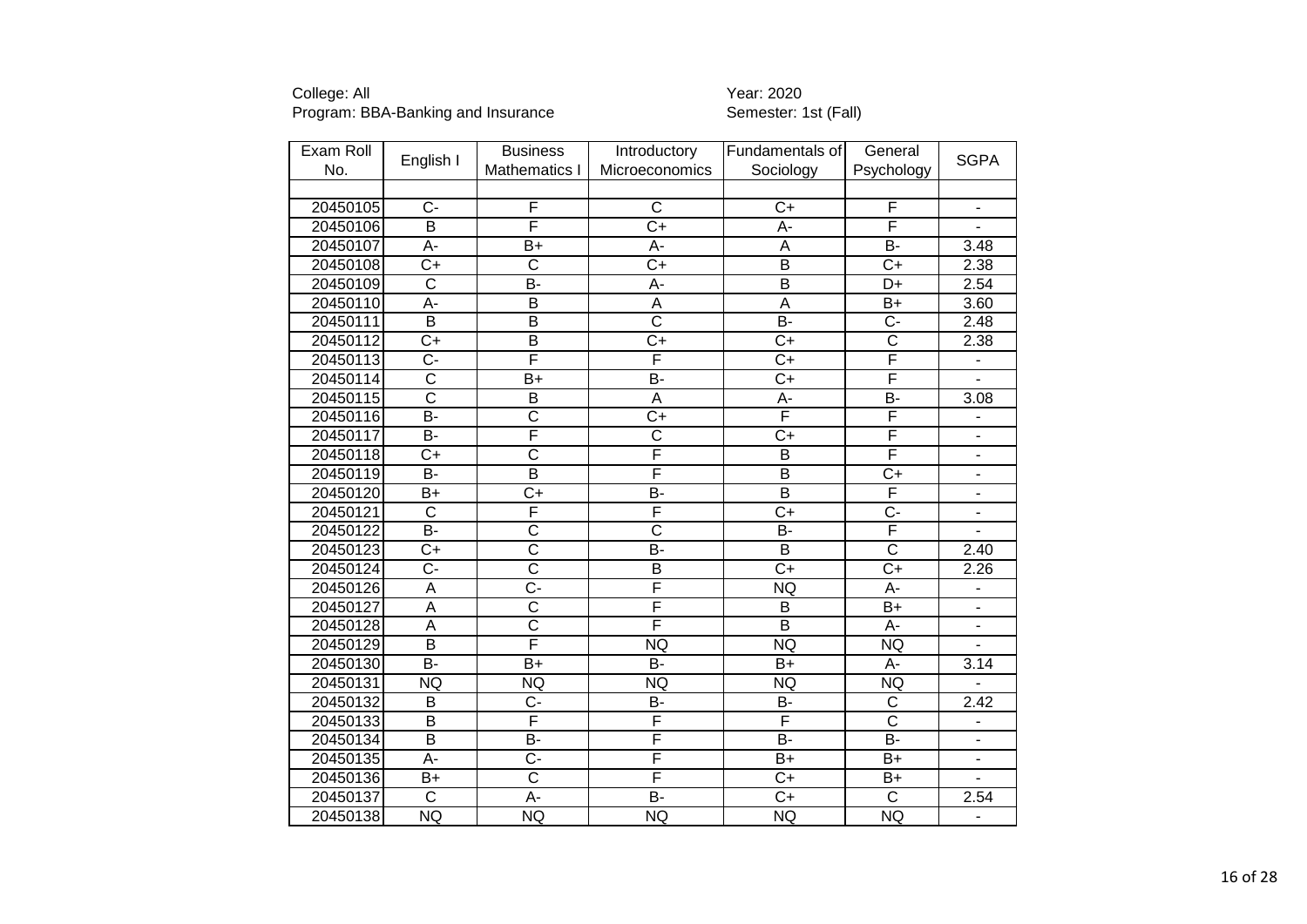| Exam Roll |                         | <b>Business</b>       | Introductory            | Fundamentals of       | General                 |                              |
|-----------|-------------------------|-----------------------|-------------------------|-----------------------|-------------------------|------------------------------|
| No.       | English I               | Mathematics I         | Microeconomics          | Sociology             | Psychology              | <b>SGPA</b>                  |
|           |                         |                       |                         |                       |                         |                              |
| 20450139  | Α                       | $\overline{C}$        | F                       | B                     | $B+$                    | $\overline{\phantom{a}}$     |
| 20450140  | $\overline{A}$          | A-                    | F                       | $\overline{A}$ -      | A                       | $\blacksquare$               |
| 20450141  | $\overline{B}$          | F                     | F                       | D+                    | F                       | $\overline{\phantom{m}}$     |
| 20450142  | A                       | B-                    | F                       | $\overline{\text{c}}$ | B-                      |                              |
| 20450143  | $A -$                   | F                     | F                       | $\overline{C}$        | $\overline{\text{c}}$   | $\blacksquare$               |
| 20450144  | $\overline{\text{c}}$   | A                     | F                       | $\overline{C}$        | F                       |                              |
| 20450145  | $\overline{C}$          | F                     | F                       | D+                    | F                       | $\overline{\phantom{a}}$     |
| 20450146  | $\overline{\text{c}}$   | F                     | F                       | $\overline{C}$ -      | F                       | $\overline{\phantom{a}}$     |
| 20450147  | <b>NQ</b>               | <b>NQ</b>             | <b>NQ</b>               | <b>NQ</b>             | <b>NQ</b>               |                              |
| 20450148  | A                       | B                     | $\overline{\text{c}}$   | A-                    | A-                      | 3.28                         |
| 20450149  | $\overline{B}$ -        | F                     | F                       | $\overline{D+}$       | F                       | $\qquad \qquad \blacksquare$ |
| 20450150  | $\overline{B+}$         | $\overline{C}$        | F                       | $\overline{\text{c}}$ | $\overline{\text{c}}$   |                              |
| 20450151  | A                       | A                     | $\overline{B}$          | A                     | $\overline{\mathsf{A}}$ | 3.80                         |
| 20450152  | A                       | A                     | $\overline{\text{c}}$   | A                     | A-                      | 3.54                         |
| 20450153  | $\overline{A}$          | A-                    | A                       | A                     | A                       | 3.94                         |
| 20450154  | $\overline{A}$          | $\overline{\text{c}}$ | F                       | $B+$                  | $\overline{B}$          | $\frac{1}{2}$                |
| 20450155  | $\overline{A}$          | F                     | F                       | $\overline{B}$        | $\overline{B+}$         | $\qquad \qquad \blacksquare$ |
| 20450156  | $\overline{C}$ -        | F                     | <b>NQ</b>               | <b>NQ</b>             | <b>NQ</b>               | $\overline{a}$               |
| 20450157  | $\overline{\text{c}}$   | F                     | F                       | D+                    | F                       |                              |
| 20450158  | $\overline{\text{c}}$   | F                     | F                       | F                     | F                       |                              |
| 20450159  | Ā-                      | F                     | F                       | $\overline{C+}$       | $\overline{C+}$         |                              |
| 20450160  | $\overline{\mathsf{B}}$ | $C+$                  | $\overline{C}$          | B-                    | $B+$                    | 2.60                         |
| 20450161  | $\overline{C+}$         | D+                    | $\overline{\text{c}}$   | $\overline{C}$ -      | $\overline{\text{c}}$   | 1.86                         |
| 20450162  | A-                      | D+                    | $\overline{C}$ -        | $\overline{C}$        | $\overline{B}$          | 2.34                         |
| 20450163  | $\overline{\text{c}}$   | $B+$                  | $\overline{C}$ -        | $\overline{\text{c}}$ | $\overline{\text{c}}$   | 2.20                         |
| 20450164  | $\overline{C+}$         | F                     | F                       | F                     | $\overline{\text{c}}$   |                              |
| 20450165  | <b>B-</b>               | $B+$                  | $\overline{\text{c}}$   | $C+$                  | $\overline{\text{c}}$   | 2.46                         |
| 20450166  | $C+$                    | D+                    | $\overline{\mathsf{F}}$ | $\overline{\text{c}}$ | $\overline{C+}$         |                              |
| 20450167  | $\overline{\text{c}}$   | $\overline{\text{c}}$ | $\overline{C}$ -        | $\overline{\text{c}}$ | $\overline{\text{c}}$   | 1.94                         |
| 20450168  | <b>B-</b>               | F                     | F                       | $C+$                  | $\overline{\text{c}}$   | $\overline{\phantom{0}}$     |
| 20450169  | A-                      | F                     | F                       | $\overline{\text{c}}$ | $\overline{\text{c}}$   | $\blacksquare$               |
| 20450170  | $\overline{C+}$         | F                     | F                       | D+                    | F                       |                              |
| 20450171  | $B+$                    | $C+$                  | F                       | $\overline{B}$        | $\overline{B}$          |                              |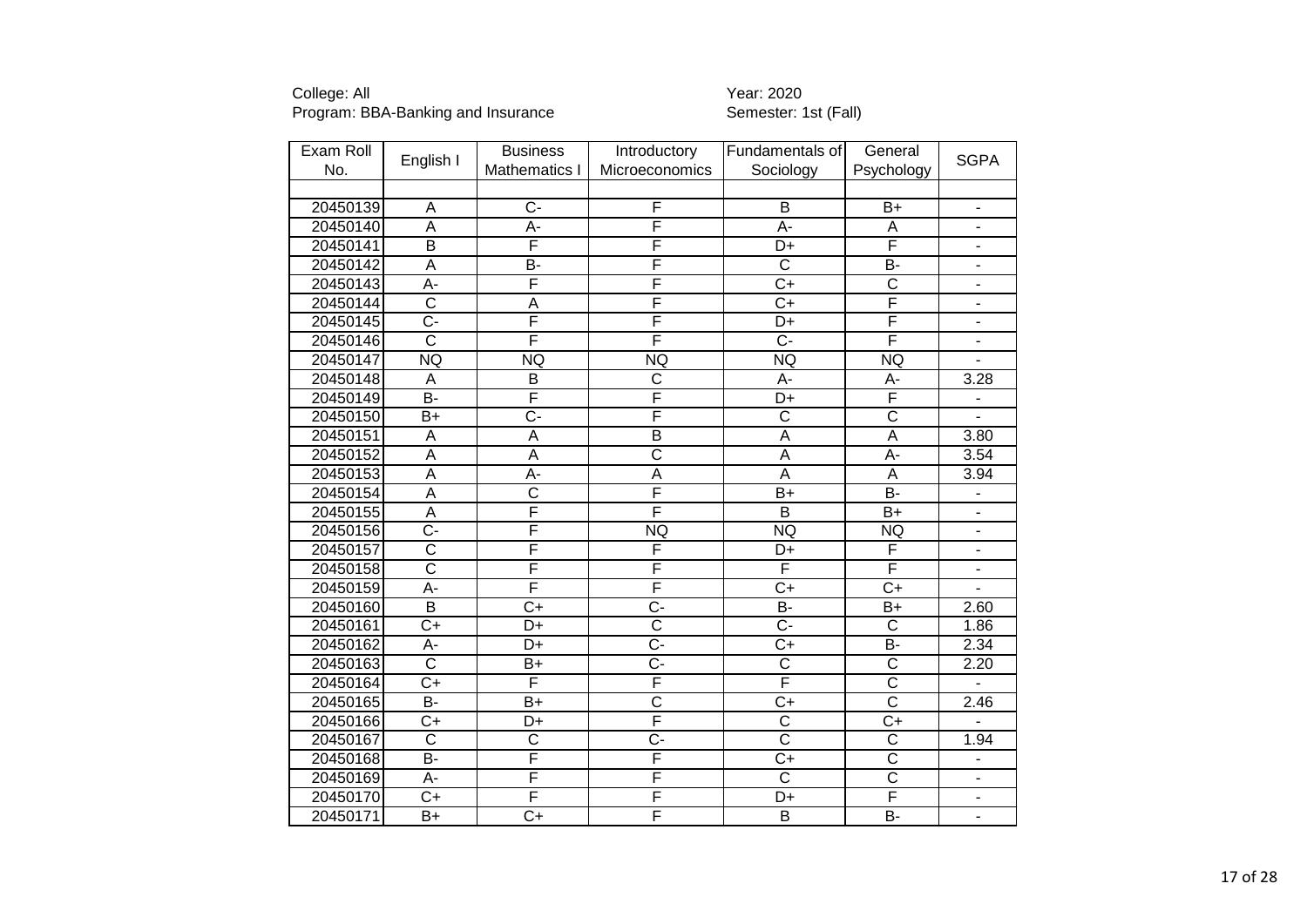| Exam Roll |                         | <b>Business</b>         | Introductory            | Fundamentals of       | General               |                              |
|-----------|-------------------------|-------------------------|-------------------------|-----------------------|-----------------------|------------------------------|
| No.       | English I               | Mathematics I           | Microeconomics          | Sociology             | Psychology            | <b>SGPA</b>                  |
|           |                         |                         |                         |                       |                       |                              |
| 20450172  | $\mathsf{C}$            | F                       | F                       | F                     | F                     | $\overline{\phantom{0}}$     |
| 20450173  | $\overline{\mathsf{B}}$ | $\overline{B}$ -        | F                       | $\overline{\text{c}}$ | $\overline{B}$        | $\overline{a}$               |
| 20450175  | $\overline{C}$          | B-                      | $\overline{C+}$         | $\overline{B}$        | Ç-                    | $\overline{2}.40$            |
| 20450176  | $\overline{C}$          | $\overline{\text{c}}$   | $B+$                    | А-                    | F                     | ä,                           |
| 20450177  | F                       | $\overline{C+}$         | $\overline{\text{c}}$   | F                     | F                     | $\frac{1}{2}$                |
| 20450178  | $\overline{\text{c}}$   | $\overline{\mathsf{B}}$ | F                       | $\overline{B}$        | F                     |                              |
| 20450179  | $\overline{\text{c}}$   | $B+$                    | $\overline{C}$          | <b>B-</b>             | F                     | ä,                           |
| 20450180  | F                       | B+                      | $\overline{B}$ -        | F                     | F                     | $\overline{\phantom{a}}$     |
| 20450181  | $\overline{B}$          | B                       | $B+$                    | A-                    | F                     | $\overline{\phantom{a}}$     |
| 20450182  | C-                      | F                       | $\overline{\text{c}}$   | F                     | F                     |                              |
| 20450183  | A-                      | $\overline{B+}$         | $B+$                    | $A -$                 | $\overline{\text{c}}$ | 3.20                         |
| 20450184  | B-                      | $\overline{C+}$         | $\overline{C+}$         | A                     | F                     | ÷                            |
| 20450185  | B                       | A-                      | A-                      | A-                    | F                     | $\blacksquare$               |
| 20450186  | A                       | A                       | A                       | A                     | $B+$                  | 3.86                         |
| 20450187  | $\overline{B}$          | $B+$                    | $\overline{\mathsf{B}}$ | $B+$                  | C-                    | 2.80                         |
| 20450188  | A                       | $\overline{A}$          | A                       | A                     | A                     | 4.00                         |
| 20450189  | $\overline{C+}$         | $\overline{B}$ -        | $\overline{\mathsf{B}}$ | $\overline{B}$        | F                     | L.                           |
| 20450190  | $\overline{\mathsf{B}}$ | $\overline{A}$          | $\overline{\mathsf{A}}$ | $\overline{A}$        | $\overline{B+}$       | 3.66                         |
| 20450191  | A-                      | A-                      | A                       | A                     | <b>B-</b>             | 3.62                         |
| 20450192  | $\overline{\text{c}}$   | $\overline{C+}$         | $\overline{B}$          | F                     | F                     |                              |
| 20450193  | B-                      | $\overline{A}$ -        | $\overline{C+}$         | $\overline{B}$        | F                     | $\blacksquare$               |
| 20450194  | $\overline{C}$          | $C+$                    | F                       | B                     | $\overline{C}$        | $\overline{\phantom{a}}$     |
| 20450195  | A-                      | A-                      | $B+$                    | $\overline{A}$ -      | F                     |                              |
| 20450196  | $\overline{\text{c}}$   | B-                      | $\overline{\text{c}}$   | $B -$                 | $\overline{\text{c}}$ | 2.28                         |
| 20450197  | Abs                     | Abs                     | Abs                     | Abs                   | Abs                   | $\blacksquare$               |
| 20450198  | $\overline{\text{c}}$   | $\overline{\mathsf{C}}$ | F                       | $B+$                  | F                     | $\qquad \qquad \blacksquare$ |
| 20450199  | $\overline{\text{c}}$   | B                       | F                       | B                     | F                     | $\overline{\phantom{a}}$     |
| 20450200  | $\overline{B}$          | $\overline{\text{c}}$   | $\overline{\mathsf{B}}$ | A                     | $\overline{\text{c}}$ | 2.74                         |
| 20450201  | $\overline{B}$          | $\overline{B}$          | A-                      | A                     | $\overline{B}$        | 3.22                         |
| 20450202  | <b>B-</b>               | B                       | A-                      | A                     | F                     |                              |
| 20450203  | $B+$                    | A-                      | A                       | $\overline{A}$        | $\overline{B}$        | 3.54                         |
| 20450204  | $\overline{C}$ -        | $B+$                    | $\overline{C+}$         | B-                    | F                     |                              |
| 20450205  | $\overline{C}$          | B-                      | $\overline{C}$          | $\overline{B}$        | F                     | $\overline{\phantom{0}}$     |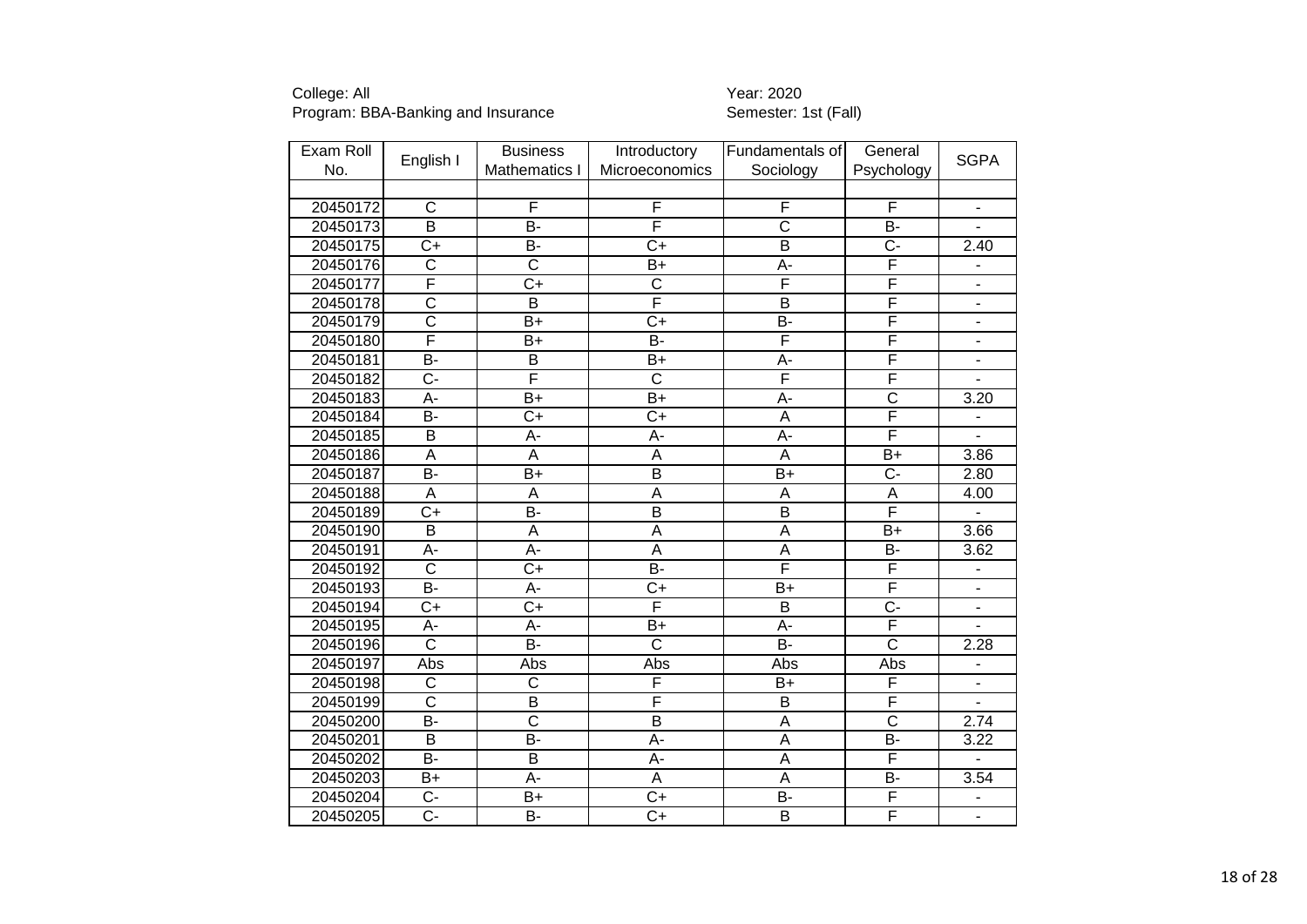| Exam Roll |                         | <b>Business</b>         | Introductory     | Fundamentals of         | General                 | <b>SGPA</b>                  |
|-----------|-------------------------|-------------------------|------------------|-------------------------|-------------------------|------------------------------|
| No.       | English I               | Mathematics I           | Microeconomics   | Sociology               | Psychology              |                              |
|           |                         |                         |                  |                         |                         |                              |
| 20450206  | $C+$                    | B                       | <b>B-</b>        | A                       | $\mathsf C$             | 2.80                         |
| 20450207  | F                       | F                       | F                | $\overline{B}$ -        | F                       | $\overline{a}$               |
| 20450208  | $\overline{C}$ -        | $\overline{\text{c}}$   | $B+$             | $\overline{B}$          | $\overline{C}$ -        | 2.34                         |
| 20450209  | $\overline{\text{c}}$   | F                       | $\overline{C}$   | F                       | F                       |                              |
| 20450210  | $\overline{B}$          | B-                      | $\overline{A}$ - | $\overline{A}$ -        | $\overline{\mathsf{B}}$ | $\overline{3.16}$            |
| 20450211  | $\overline{\text{c}}$   | $\overline{B}$ -        | $\overline{B}$   | $\overline{\mathsf{B}}$ | F                       |                              |
| 20450212  | $B+$                    | $B+$                    | $B+$             | $\overline{B}$          | <b>B-</b>               | 3.12                         |
| 20450213  | $\overline{B}$          | $\overline{B}$          | $\overline{C+}$  | $B+$                    | F                       |                              |
| 20450215  | $B+$                    | F                       | F                | $\overline{\text{c}}$   | F                       |                              |
| 20450216  | A-                      | F                       | $\overline{C+}$  | $\overline{C}$          | $\overline{B}$          | $\overline{\phantom{a}}$     |
| 20450217  | $\overline{B}$          | F                       | $\overline{C+}$  | $B -$                   | $\overline{C+}$         | ÷,                           |
| 20450218  | $\overline{B}$          | $\overline{\text{c}}$   | $\overline{B+}$  | $B -$                   | $\overline{B}$          | 2.74                         |
| 20450219  | $B+$                    | $\overline{\text{c}}$   | $\overline{C+}$  | $C+$                    | <b>B-</b>               | 2.52                         |
| 20450220  | $\overline{B}$          | F                       | $\overline{C+}$  | $\overline{C+}$         | $\overline{\mathsf{B}}$ | $\blacksquare$               |
| 20450221  | A-                      | B-                      | $\overline{C+}$  | B-                      | <b>B-</b>               | 2.82                         |
| 20450222  | $\overline{B}$          | F                       | F                | $\overline{C+}$         | $\overline{\text{c}}$   | $\overline{\phantom{a}}$     |
| 20450223  | $\overline{B}$          | F                       | F                | F                       | F                       | $\blacksquare$               |
| 20450224  | A                       | $\overline{\text{c}}$   | F                | F                       | $B+$                    |                              |
| 20450225  | $\overline{\mathsf{A}}$ | $\overline{\mathsf{B}}$ | $\overline{B}$   | $\overline{B}$          | $\overline{B}$          | 3.02                         |
| 20450226  | $A -$                   | F                       | F                | $\overline{\text{c}}$   | $\overline{B}$          |                              |
| 20450227  | $\overline{B}$          | F                       | F                | F                       | $\overline{B}$          |                              |
| 20450228  | B                       | F                       | $B+$             | <b>B-</b>               | <b>B-</b>               | $\overline{\phantom{a}}$     |
| 20450229  | $\overline{\mathsf{B}}$ | F                       | F                | $\overline{\text{c}}$   | $\overline{\text{c}}$   | Ĭ.                           |
| 20450230  | $\overline{C}$          | F                       | F                | F                       | F                       | ÷,                           |
| 20450231  | <b>B-</b>               | F                       | $\overline{C+}$  | $\overline{B}$          | $B -$                   | $\qquad \qquad \blacksquare$ |
| 20450232  | $\overline{B}$          | F                       | F                | F                       | F                       | $\overline{\phantom{a}}$     |
| 20450233  | $B+$                    | F                       | $\overline{C+}$  | $\overline{\text{c}}$   | <b>B-</b>               | $\qquad \qquad \blacksquare$ |
| 20450234  | $B+$                    | F                       | $B+$             | $\overline{\text{c}}$   | <b>B-</b>               | $\overline{a}$               |
| 20450235  | A                       | $B+$                    | А                | $\overline{B+}$         | A-                      | 3.66                         |
| 20450236  | F                       | F                       | F                | $\overline{C}$          | $\overline{\mathsf{F}}$ | $\overline{\phantom{a}}$     |
| 20450237  | $\overline{\text{c}}$   | F                       | F                | $\overline{\text{c}}$   | F                       | ÷.                           |
| 20450238  | $B+$                    | B-                      | $\overline{B}$ - | <b>B-</b>               | $B+$                    | 2.94                         |
| 20450239  | A-                      | $\overline{B}$          | $\overline{C+}$  | $\overline{B}$          | $\overline{B}$          | 2.94                         |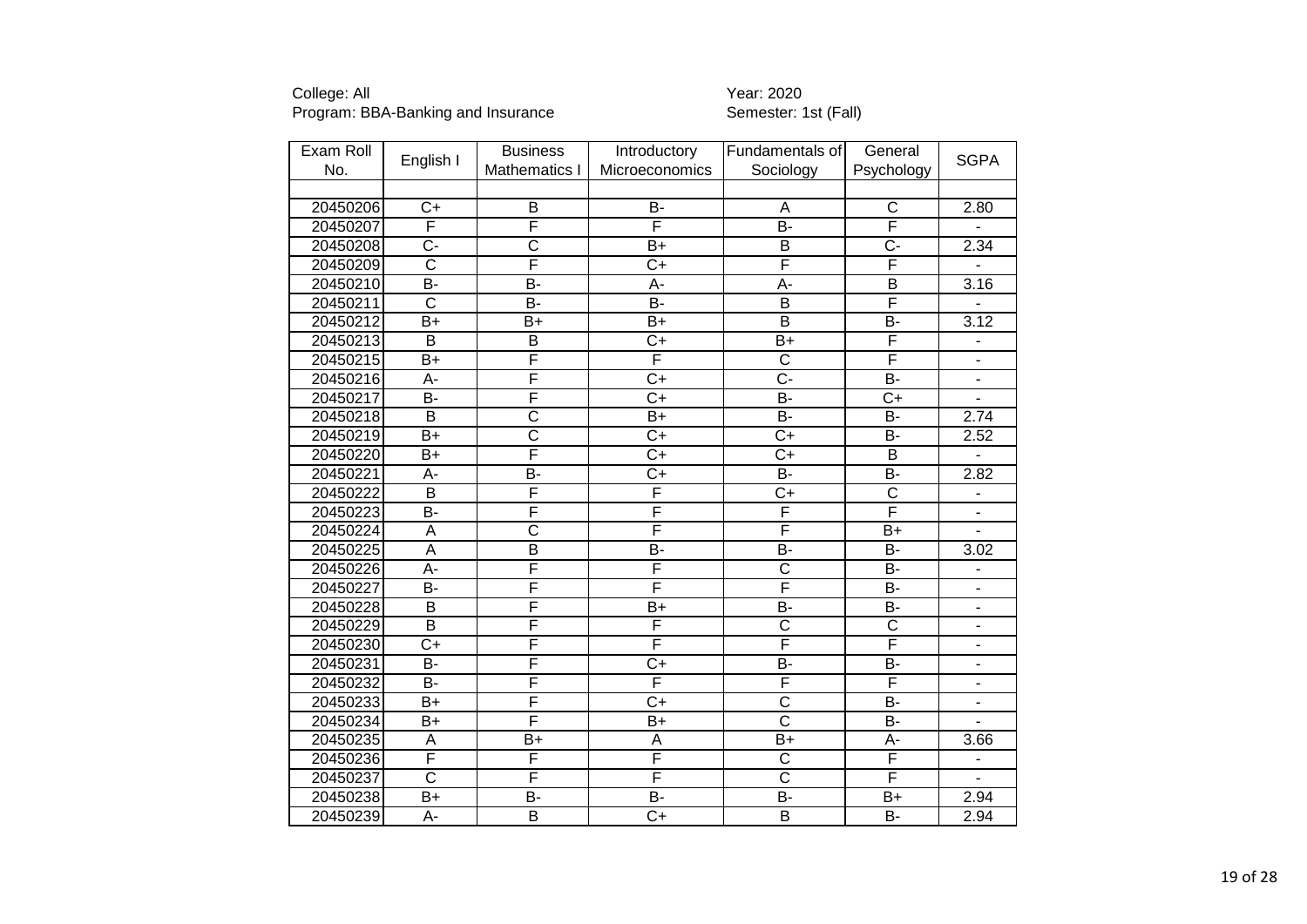| Exam Roll |                         | <b>Business</b>       | Introductory            | Fundamentals of         | General                 | <b>SGPA</b>              |
|-----------|-------------------------|-----------------------|-------------------------|-------------------------|-------------------------|--------------------------|
| No.       | English I               | Mathematics I         | Microeconomics          | Sociology               | Psychology              |                          |
|           |                         |                       |                         |                         |                         |                          |
| 20450240  | B                       | F                     | F                       | F                       | F                       | $\blacksquare$           |
| 20450241  | $\overline{B}$          | F                     | F                       | F                       | $\overline{\text{c}}$   | ÷,                       |
| 20450242  | $\overline{B}$          | F                     | F                       | $\overline{\text{c}}$   | $\overline{\text{c}}$   |                          |
| 20450243  | A                       | $\overline{\text{c}}$ | $C+$                    | $\overline{B}$          | $\overline{A}$          | 3.06                     |
| 20450244  | $\overline{\mathsf{A}}$ | $\overline{\text{c}}$ | $\overline{B}$          | B-                      | $\overline{B}$          | 2.82                     |
| 20450245  | $\overline{B}$          | F                     | F                       | F                       | F                       |                          |
| 20450246  | $B+$                    | F                     | $\overline{B}$          | $C+$                    | <b>B-</b>               | $\overline{\phantom{a}}$ |
| 20450247  | $\overline{B}$          | F                     | $\overline{C+}$         | $\overline{B}$          | $\overline{\mathsf{B}}$ | ä,                       |
| 20450248  | $\overline{B}$          | F                     | $\overline{C+}$         | $\overline{C+}$         | $\overline{B+}$         | $\overline{\phantom{a}}$ |
| 20450249  | A-                      | F                     | F                       | $\overline{C}$          | Expelled                | $\overline{\phantom{a}}$ |
| 20450250  | Abs                     | Abs                   | Abs                     | Abs                     | Abs                     | ä,                       |
| 20450251  | $\overline{A}$ -        | $B+$                  | $B -$                   | $\overline{B+}$         | $\overline{B}$          | 3.20                     |
| 20450252  | A-                      | F                     | $\overline{C+}$         | B                       | F                       |                          |
| 20450253  | $\overline{A}$          | $\overline{\text{c}}$ | $\overline{A}$ -        | $\overline{\mathsf{B}}$ | $\overline{A}$          | 3.34                     |
| 20450254  | A-                      | A                     | $B+$                    | B-                      | $B+$                    | 3.40                     |
| 20450255  | $\overline{B}$          | F                     | F                       | $\overline{\text{c}}$   | $\overline{\text{c}}$   | $\overline{\phantom{a}}$ |
| 20450256  | A-                      | F                     | F                       | $\overline{\text{c}}$   | $\overline{C}$ -        | $\frac{1}{2}$            |
| 20450257  | $\overline{B}$          | Ċ-                    | F                       | F                       | <b>B-</b>               | ÷,                       |
| 20450258  | $\overline{A}$          | F                     | F                       | $\overline{\mathsf{F}}$ | F                       | $\overline{a}$           |
| 20450259  | $\overline{\mathsf{A}}$ | $A -$                 | $\overline{\mathsf{A}}$ | $\overline{B+}$         | $A -$                   | 3.74                     |
| 20450260  | $\overline{A}$          | $B -$                 | $\overline{A}$          | $\overline{A}$          | $\overline{B+}$         | 3.54                     |
| 20450261  | $\overline{\text{c}}$   | Abs                   | F                       | F                       | F                       |                          |
| 20450263  | $\overline{\mathsf{B}}$ | $\overline{C}$ -      | F                       | $\overline{\mathsf{B}}$ | $\overline{\mathsf{B}}$ | $\overline{\phantom{a}}$ |
| 20450264  | $\overline{B}$          | F                     | F                       | $\overline{B}$          | $\overline{\text{c}}$   | $\overline{\phantom{a}}$ |
| 20450265  | $\overline{\text{c}}$   | F                     | F                       | $\overline{C}$          | $\overline{\text{c}}$   |                          |
| 20450266  | $\overline{\text{c}}$   | $A -$                 | $\overline{\mathsf{B}}$ | $\overline{C+}$         | $\overline{B}$ -        | 2.74                     |
| 20450267  | $\overline{B}$          | F                     | F                       | F                       | $\overline{C}$          | $\blacksquare$           |
| 20450268  | $\overline{\text{c}}$   | F                     | F                       | $\overline{\text{c}}$   | $\overline{\mathsf{F}}$ | ÷,                       |
| 20450269  | $\overline{\mathsf{B}}$ | $\overline{B}$        | $\overline{B}$          | $\overline{B}$          | $\overline{B}$          | 2.76                     |
| 20450270  | $\overline{\text{c}}$   | $\overline{C}$        | F                       | $\overline{B}$          | $\overline{B+}$         | $\overline{\phantom{a}}$ |
| 20450271  | $B+$                    | B-                    | F                       | $\overline{\text{c}}$   | F                       | ÷.                       |
| 20450272  | B-                      | A                     | A-                      | $B+$                    | B+                      | 3.40                     |
| 20450273  | F                       | $\overline{C}$        | F                       | $\overline{\mathsf{F}}$ | $\overline{B}$          | $\blacksquare$           |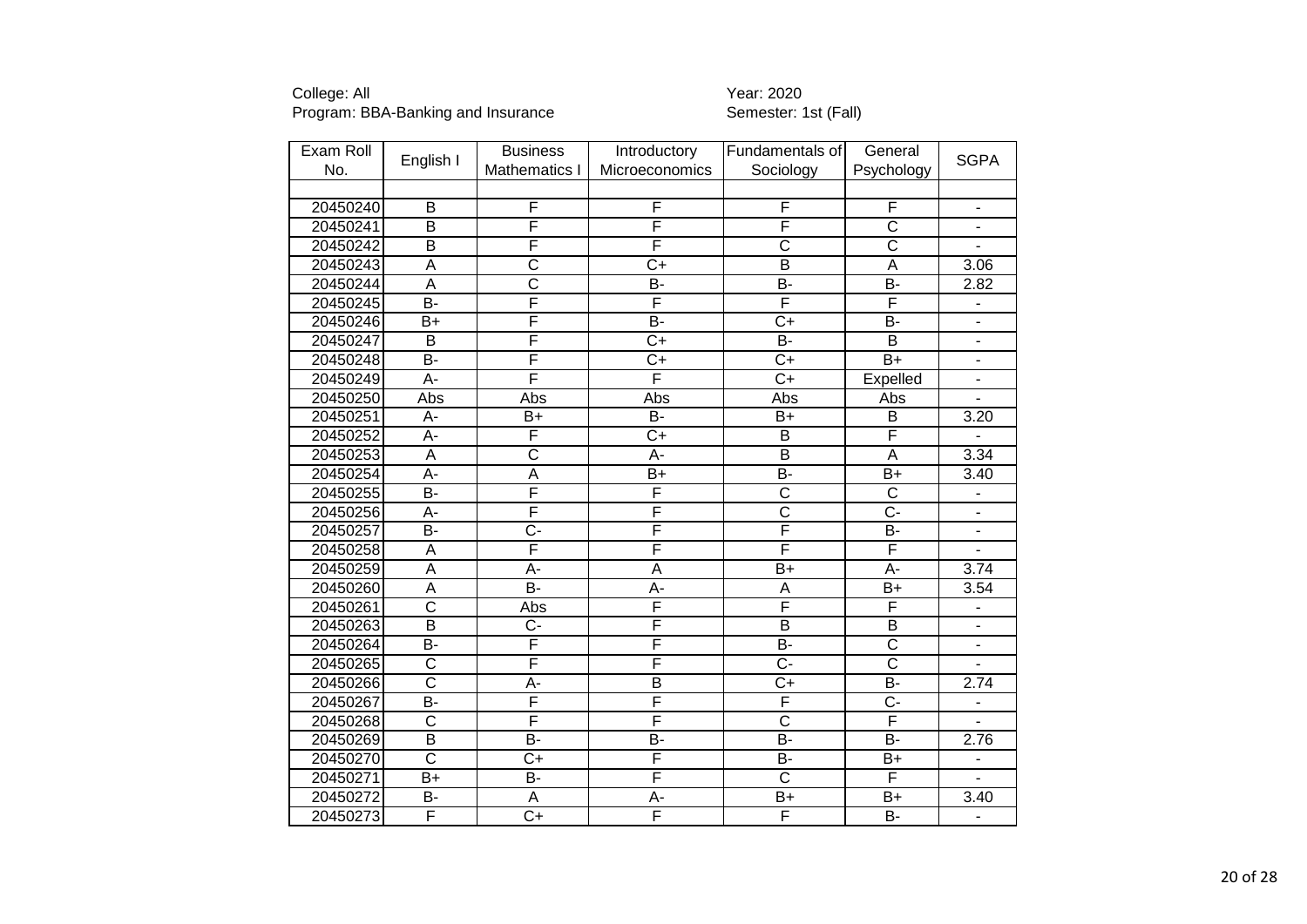| Exam Roll |                         | <b>Business</b>       | Introductory          | Fundamentals of         | General                 | <b>SGPA</b>              |
|-----------|-------------------------|-----------------------|-----------------------|-------------------------|-------------------------|--------------------------|
| No.       | English I               | Mathematics I         | Microeconomics        | Sociology               | Psychology              |                          |
|           |                         |                       |                       |                         |                         |                          |
| 20450274  | $C+$                    | $\overline{C}$        | F                     | F                       | $C+$                    | $\blacksquare$           |
| 20450275  | $\overline{C}$ -        | F                     | $\overline{\text{c}}$ | $\overline{\text{c}}$   | $\overline{\mathsf{F}}$ |                          |
| 20450276  | $\overline{C}$          | $\overline{\text{c}}$ | F                     | B-                      | $\overline{\mathsf{B}}$ |                          |
| 20450277  | $\overline{B}$          | $\overline{C+}$       | $\overline{C}$        | $B+$                    | $\overline{A}$          | 2.92                     |
| 20450278  | $\overline{\mathsf{C}}$ | <b>B-</b>             | F                     | $\overline{C}$ -        | $\overline{C+}$         |                          |
| 20450279  | $\overline{\mathsf{B}}$ | $B+$                  | F                     | $\overline{C}$          | $\overline{B}$          |                          |
| 20450280  | C                       | $C -$                 | F                     | $\overline{\text{c}}$   | B-                      | $\blacksquare$           |
| 20450281  | $\overline{B}$          | F                     | F                     | $\overline{C+}$         | $\overline{B}$          | ä,                       |
| 20450282  | A-                      | $\overline{C}$        | F                     | B                       | A-                      |                          |
| 20450283  | $\overline{B}$          | $\overline{\text{c}}$ | $\overline{C}$ -      | $B -$                   | $\overline{B+}$         | 2.48                     |
| 20450284  | $B+$                    | $\overline{B}$        | $\overline{B}$        | $\overline{B+}$         | A-                      | 3.38                     |
| 20450285  | A-                      | $\overline{B}$ +      | $\overline{B+}$       | $\overline{B}$          | $A -$                   | 3.40                     |
| 20450286  | A-                      | A-                    | $\overline{C+}$       | $\overline{B+}$         | $B+$                    | 3.26                     |
| 20450287  | $\overline{B}$          | $\overline{C}$ -      | F                     | <b>NQ</b>               | F                       | $\overline{a}$           |
| 20450288  | B                       | $\overline{A}$        | $\overline{C}$ -      | $\overline{\text{c}}$   | $\overline{B}$          | 2.68                     |
| 20450289  | $\overline{B}$          | $\overline{C}$        | C-                    | $C+$                    | $C+$                    | 2.20                     |
| 20450290  | $\overline{B+}$         | F                     | F                     | $\overline{B}$          | $\overline{B}$          | $\overline{\phantom{0}}$ |
| 20450291  | $\overline{\mathsf{B}}$ | F                     | F                     | $\overline{C+}$         | $\overline{\text{c}}$   |                          |
| 20450292  | A-                      | A-                    | $\overline{A}$        | $\overline{A}$          | $\overline{A}$          | 3.82                     |
| 20450293  | $\overline{B+}$         | $\overline{C}$        | $\overline{B}$        | $\overline{\mathsf{A}}$ | $\overline{A}$          | 3.26                     |
| 20450294  | $\overline{C+}$         | $\overline{C+}$       | F                     | F                       | $\overline{\mathsf{B}}$ |                          |
| 20450295  | B                       | $C+$                  | $\overline{C}$        | $\overline{\text{c}}$   | $C+$                    | 2.38                     |
| 20450296  | $\overline{\mathsf{B}}$ | $\overline{C}$ -      | $\overline{B}$ -      | B-                      | $\overline{B}$          | 2.56                     |
| 20450297  | <b>B-</b>               | A                     | $\overline{B}$        | $\overline{\text{c}}$   | <b>B-</b>               | 2.82                     |
| 20450298  | $\overline{B}$          | $\overline{C+}$       | F                     | $\overline{\text{c}}$   | $\overline{C}$          |                          |
| 20450299  | $B+$                    | B-                    | A                     | $\overline{B}$          | A                       | 3.40                     |
| 20450300  | <b>B-</b>               | $\overline{\text{c}}$ | $\overline{\text{c}}$ | $B+$                    | $\overline{B}$          | 2.60                     |
| 20450301  | $\overline{\text{c}}$   | $\overline{C}$ -      | F                     | $\overline{\text{c}}$   | F                       |                          |
| 20450302  | A                       | A-                    | A                     | A                       | A                       | 3.94                     |
| 20450303  | <b>B-</b>               | $C -$                 | F                     | B-                      | $C+$                    |                          |
| 20450304  | $\overline{A}$          | $\overline{A}$        | A                     | A                       | $\overline{A}$          | 4.00                     |
| 20450305  | $\overline{B+}$         | $\overline{B}$        | $A -$                 | $\overline{\mathsf{B}}$ | $\overline{B+}$         | 3.26                     |
| 20450306  | A-                      | $\overline{A}$        | $B+$                  | A-                      | A-                      | 3.68                     |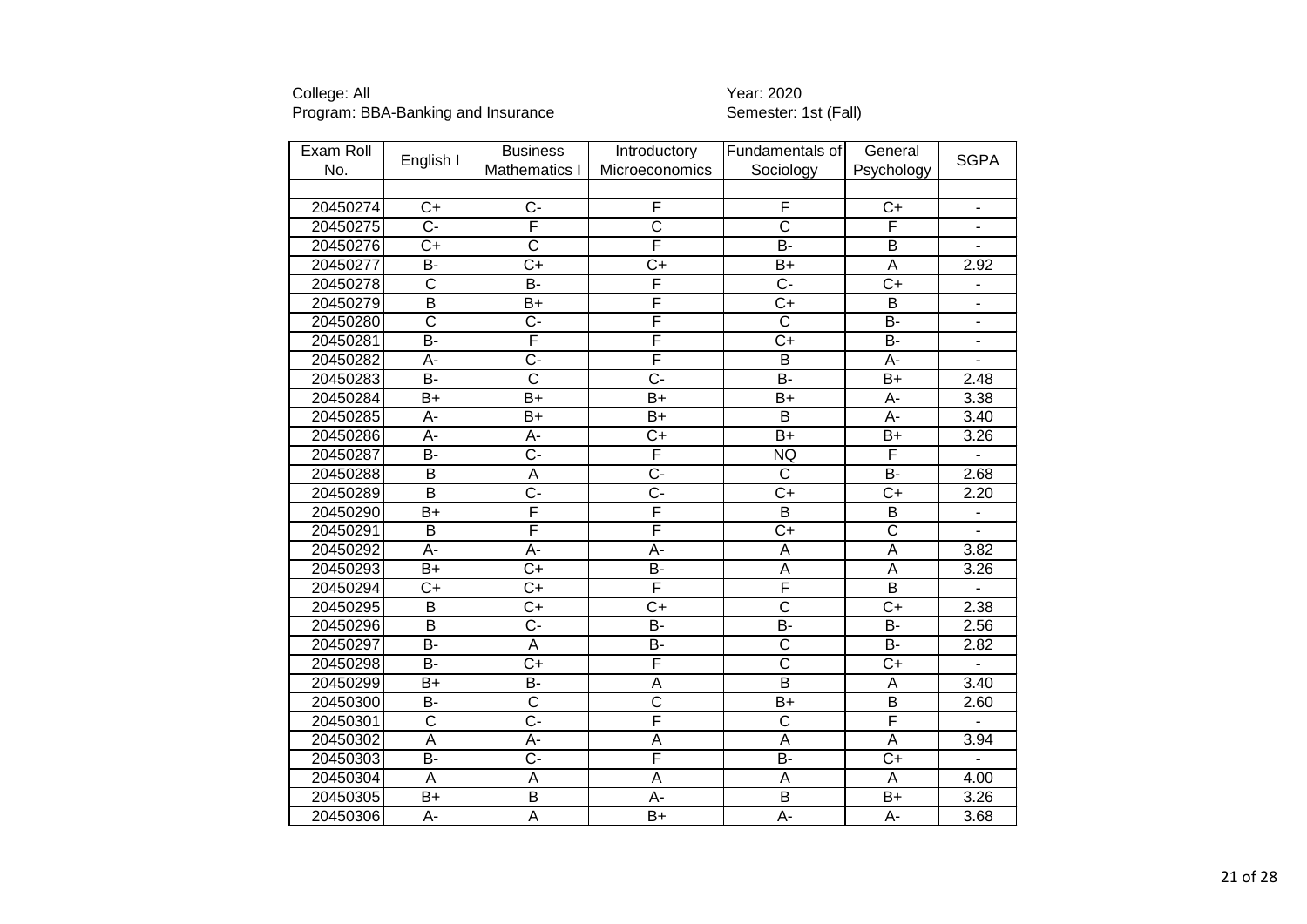| Exam Roll |                         | <b>Business</b>       | Introductory            | Fundamentals of         | General               | <b>SGPA</b>                  |
|-----------|-------------------------|-----------------------|-------------------------|-------------------------|-----------------------|------------------------------|
| No.       | English I               | Mathematics I         | Microeconomics          | Sociology               | Psychology            |                              |
|           |                         |                       |                         |                         |                       |                              |
| 20450307  | B                       | $C+$                  | $B+$                    | A-                      | $B+$                  | 3.12                         |
| 20450308  | $\overline{C}$          | $\overline{C}$ -      | A                       | F                       | $\overline{\text{c}}$ | $\blacksquare$               |
| 20450309  | B-                      | B                     | F                       | F                       | F                     | $\overline{\phantom{0}}$     |
| 20450311  | <b>B-</b>               | $B+$                  | $B+$                    | B                       | $\overline{C}$        | 2.80                         |
| 20450312  | F                       | $C+$                  | F                       | F                       | F                     | $\blacksquare$               |
| 20450313  | $\overline{\mathsf{B}}$ | $\overline{C+}$       | $\overline{B}$          | $B -$                   | F                     | L.                           |
| 20450314  | $\overline{\text{c}}$   | $B -$                 | $\overline{C}$          | $\overline{C}$          | $\overline{C}$ -      | 2.20                         |
| 20450315  | $\overline{\text{c}}$   | $\overline{B}$        | $\overline{B}$          | $\overline{C}$          | F                     |                              |
| 20450316  | $\overline{A}$ -        | $B+$                  | $\overline{B}$          | $\overline{B}$          | $\overline{C}$ -      | 2.88                         |
| 20450317  | B+                      | B-                    | $\overline{\text{c}}$   | <b>B-</b>               | F                     | $\qquad \qquad \blacksquare$ |
| 20450318  | F                       | $\overline{\text{c}}$ | F                       | $\overline{C+}$         | $\overline{C}$ -      |                              |
| 20450319  | $\overline{A}$          | $\overline{A}$        | $\overline{A}$ -        | A                       | A-                    | 3.88                         |
| 20450320  | $\overline{B}$          | $B -$                 | $\overline{B}$          | $\overline{C+}$         | $\overline{C+}$       | 2.60                         |
| 20450321  | $\overline{C}$          | $\overline{B}$        | $\overline{C}$ -        | $\overline{C}$          | F                     | ÷                            |
| 20450322  | $\overline{\text{c}}$   | A-                    | A                       | $C+$                    | F                     | $\overline{\phantom{a}}$     |
| 20450323  | $\overline{C+}$         | $\overline{B}$        | $\overline{C}$          | $\overline{B}$          | $\overline{C+}$       | 2.52                         |
| 20450324  | $\overline{\mathsf{C}}$ | F                     | $\overline{\mathsf{C}}$ | $\overline{C}$          | F                     | $\overline{a}$               |
| 20450325  | $\overline{B}$          | $B+$                  | $C+$                    | $\overline{B}$          | F                     |                              |
| 20450326  | A-                      | A                     | A                       | A-                      | $\overline{B}$        | 3.68                         |
| 20450327  | $\overline{B+}$         | $\overline{C+}$       | F                       | $\overline{\mathsf{B}}$ | $\overline{C}$ -      |                              |
| 20450328  | A                       | $\overline{B}$        | $\overline{\text{c}}$   | $\overline{B}$          | $C+$                  | 2.86                         |
| 20450329  | $\overline{A}$ -        | $\overline{B}$        | $\overline{C+}$         | $\overline{C+}$         | $\overline{C+}$       | 2.72                         |
| 20450330  | $\overline{C}$          | $\overline{B}$        | $\overline{C}$ -        | $\overline{B}$          | F                     | $\qquad \qquad \blacksquare$ |
| 20450331  | $\overline{B}$          | $\overline{C}$        | $\overline{C+}$         | $\overline{C+}$         | F                     |                              |
| 20450332  | А-                      | А-                    | Α                       | А-                      | $B -$                 | 3.56                         |
| 20450333  | B-                      | $\overline{B}$        | F                       | $\overline{B}$          | Abs                   | $\blacksquare$               |
| 20450334  | $\overline{C}$ -        | F                     | $\overline{\text{c}}$   | $\overline{\text{c}}$   | F                     | $\qquad \qquad \blacksquare$ |
| 20450335  | A-                      | $C+$                  | $\overline{\text{C}}$   | $\overline{\text{c}}$   | F                     | ÷.                           |
| 20450336  | $\overline{A}$ -        | $\overline{A}$        | $\overline{A}$          | $\overline{A}$ -        | $\overline{A}$        | 3.88                         |
| 20450337  | <b>B-</b>               | B-                    | F                       | $C+$                    | F                     |                              |
| 20450338  | <b>B-</b>               | $B+$                  | $\overline{\text{c}}$   | B-                      | $\overline{C}$        | 2.48                         |
| 20450339  | B                       | $C+$                  | $\overline{B}$          | $\overline{C}$          | F                     | ÷                            |
| 20450340  | $\overline{A}$ -        | $B+$                  | A-                      | $B+$                    | $\overline{B}$        | 3.40                         |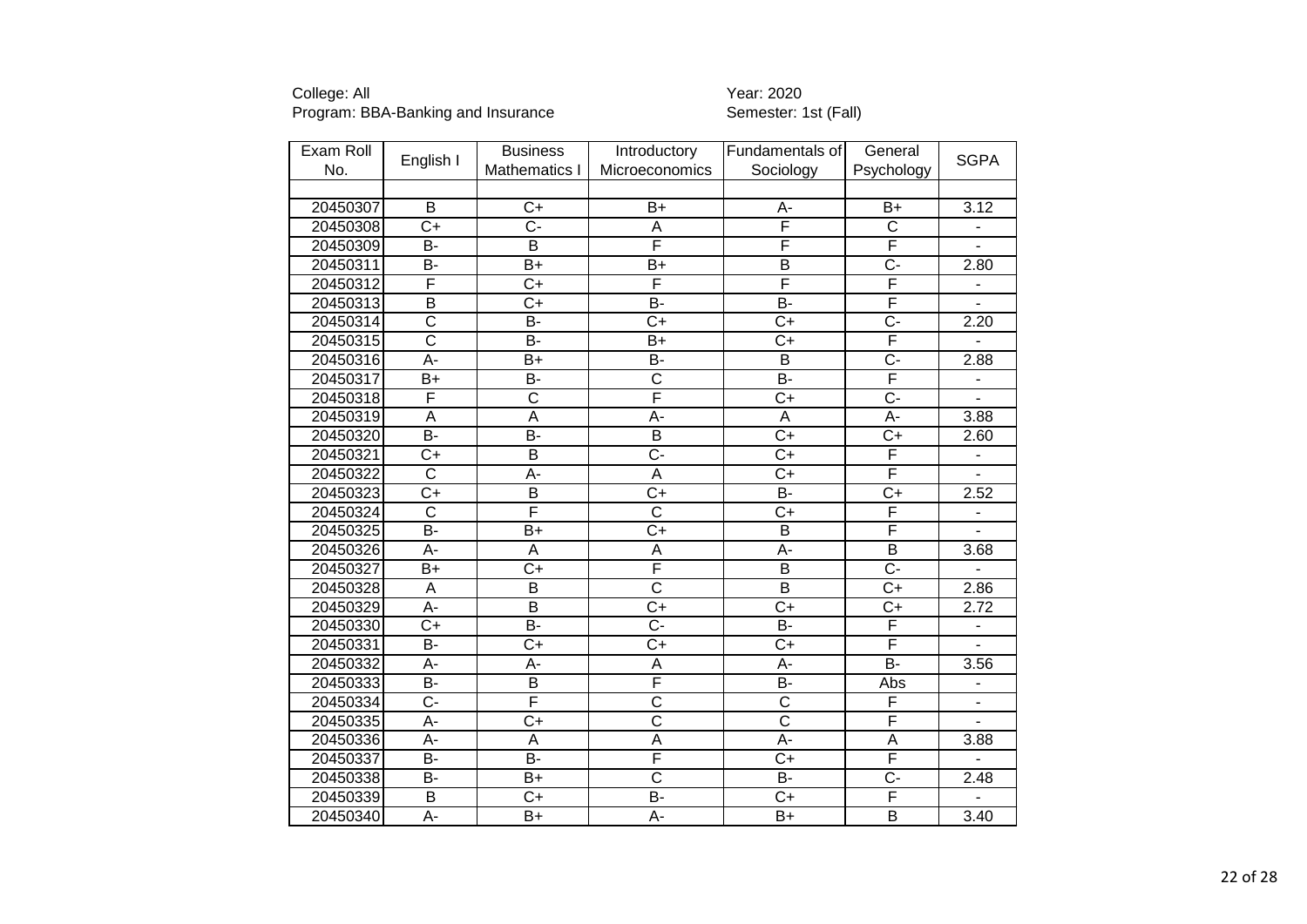| Exam Roll |                         | <b>Business</b>         | Introductory     | Fundamentals of         | General                 | <b>SGPA</b>                  |
|-----------|-------------------------|-------------------------|------------------|-------------------------|-------------------------|------------------------------|
| No.       | English I               | Mathematics I           | Microeconomics   | Sociology               | Psychology              |                              |
|           |                         |                         |                  |                         |                         |                              |
| 20450341  | B                       | $\overline{B}$          | $B+$             | B                       | $C+$                    | 2.86                         |
| 20450342  | B-                      | $\overline{B}$          | F                | Abs                     | F                       | $\frac{1}{2}$                |
| 20450343  | $\overline{B}$          | F                       | $\overline{C+}$  | $\overline{B}$          | F                       | $\overline{\phantom{0}}$     |
| 20450344  | $\overline{\text{c}}$   | $\overline{B}$          | $\overline{B+}$  | $B -$                   | F                       | $\overline{a}$               |
| 20450345  | $\overline{B}$          | $\overline{C}$          | $\overline{C+}$  | $\overline{B}$          | $\overline{C+}$         | 2.64                         |
| 20450348  | $\overline{B}$          | $\overline{\text{c}}$   | $\overline{B}$   | $\overline{C}$ -        | F                       |                              |
| 20450349  | A                       | B+                      | $C+$             | B                       | B-                      | 3.06                         |
| 20450350  | F                       | F                       | F                | F                       | F                       |                              |
| 20450351  | $\overline{B}$          | F                       | F                | $B -$                   | <b>B-</b>               | ÷,                           |
| 20450352  | Abs                     | Abs                     | Abs              | Abs                     | Abs                     |                              |
| 20450353  | $\overline{A}$ -        | $\overline{B}$          | $\overline{B+}$  | $\overline{C+}$         | B                       | 3.06                         |
| 20450354  | B-                      | F                       | F                | $\overline{C+}$         | F                       | $\overline{\phantom{0}}$     |
| 20450355  | $C+$                    | F                       | F                | $C+$                    | $\overline{B}$          | $\qquad \qquad \blacksquare$ |
| 20450356  | $\overline{A}$          | F                       | $\overline{C}$   | $\overline{C+}$         | $\overline{B+}$         | $\blacksquare$               |
| 20450357  | $B+$                    | F                       | F                | F                       | F                       | ÷,                           |
| 20450358  | A                       | $\overline{\text{c}}$   | A-               | $\overline{B}$          | A-                      | 3.28                         |
| 20450359  | $\overline{A}$          | $\overline{\mathsf{B}}$ | $\overline{A}$ - | $\overline{A}$ -        | $\overline{A}$          | 3.68                         |
| 20450360  | $\overline{B+}$         | $\overline{\mathsf{B}}$ | $\overline{B}$   | A-                      | $\overline{B}$          | 3.08                         |
| 20450361  | $\overline{B}$          | $\overline{\text{c}}$   | F                | C-                      | F                       |                              |
| 20450362  | $\overline{A}$          | F                       | $\overline{C+}$  | $\overline{\mathsf{B}}$ | F                       |                              |
| 20450363  | $\overline{B+}$         | $\overline{B}$ -        | $\overline{A}$ - | $\overline{B}$ -        | $\overline{\mathsf{B}}$ | 3.08                         |
| 20450364  | A                       | A-                      | $B+$             | $B+$                    | B                       | 3.46                         |
| 20450365  | $\overline{\mathsf{B}}$ | $\overline{\mathsf{B}}$ | $\overline{B}$   | $\overline{B}$          | $\overline{B+}$         | 3.06                         |
| 20450366  | А-                      | $\overline{B}$          | $\overline{A}$ - | $\overline{B+}$         | A                       | 3.48                         |
| 20450367  | Abs                     | Abs                     | Abs              | Abs                     | Abs                     | $\overline{\phantom{a}}$     |
| 20450368  | B+                      | F                       | F                | $\overline{C}$          | F                       | $\qquad \qquad \blacksquare$ |
| 20450369  | A-                      | $\overline{\text{c}}$   | A-               | B                       | A-                      | 3.22                         |
| 20450370  | $\overline{C}$ -        | F                       | F                | $\overline{\mathsf{F}}$ | $\overline{\mathsf{F}}$ | $\overline{\phantom{a}}$     |
| 20450371  | $\overline{B}$          | F                       | F                | $\overline{B}$          | $\overline{B}$          | $\blacksquare$               |
| 20450372  | $B+$                    | $C+$                    | F                | B-                      | B                       | L,                           |
| 20450373  | $\overline{C+}$         | $\overline{\mathsf{F}}$ | F                | $\overline{C}$          | $\overline{B}$          |                              |
| 20450374  | $\overline{\mathsf{A}}$ | $\overline{\text{c}}$   | $\overline{B}$   | $\overline{B+}$         | $\overline{A}$          | 3.32                         |
| 20450375  | B+                      | $\overline{C}$          | A                | $C+$                    | $\overline{B}$          | 2.92                         |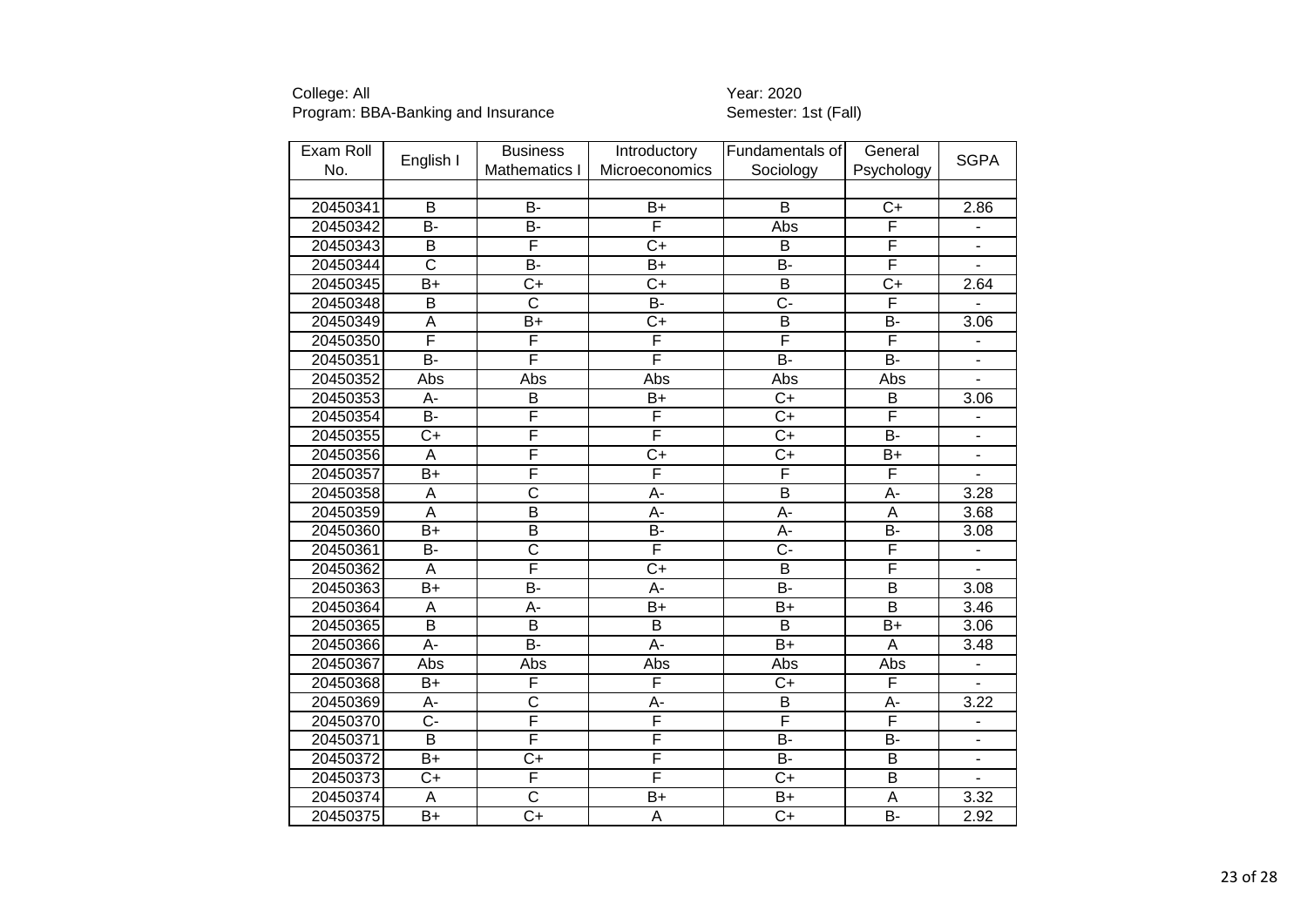| Exam Roll |                         | <b>Business</b>         | Introductory            | Fundamentals of         | General                 | <b>SGPA</b>                  |
|-----------|-------------------------|-------------------------|-------------------------|-------------------------|-------------------------|------------------------------|
| No.       | English I               | Mathematics I           | Microeconomics          | Sociology               | Psychology              |                              |
|           |                         |                         |                         |                         |                         |                              |
| 20450376  | $\overline{\text{c}}$   | B                       | A-                      | $C+$                    | F                       | $\qquad \qquad \blacksquare$ |
| 20450377  | $\overline{B}$ -        | $A -$                   | $\overline{B}$ -        | $\overline{B}$          | F                       | ÷,                           |
| 20450378  | A                       | A-                      | A                       | $\overline{B+}$         | A                       | 3.80                         |
| 20450379  | $\overline{B}$          | $\overline{C}$          | $\overline{C}$          | B-                      | $\overline{A}$          | 2.74                         |
| 20450380  | $\overline{\mathsf{B}}$ | F                       | F                       | $\overline{\text{c}}$   | <b>NQ</b>               | ÷                            |
| 20450381  | $\overline{C+}$         | F                       | F                       | $\overline{C}$ -        | F                       |                              |
| 20450382  | C-                      | F                       | F                       | $\overline{\text{c}}$   | $C+$                    |                              |
| 20450383  | A                       | $\overline{C+}$         | $\overline{A}$ -        | $B+$                    | $\overline{A}$ -        | 3.40                         |
| 20450384  | $\overline{B}$          | $\overline{B}$          | $\overline{A}$ -        | A                       | $\overline{A}$          | 3.42                         |
| 20450385  | A                       | $\overline{\text{c}}$   | A                       | $\overline{A}$ -        | $\overline{A}$          | 3.48                         |
| 20450386  | $B -$                   | F                       | F                       | $\overline{C+}$         | <b>NQ</b>               | $\qquad \qquad \blacksquare$ |
| 20450387  | $\overline{A}$ -        | $\overline{\mathsf{B}}$ | F                       | $\overline{\text{c}}$   | F                       | $\blacksquare$               |
| 20450388  | $B+$                    | F                       | B-                      | $C+$                    | $\overline{C}$          | $\qquad \qquad \blacksquare$ |
| 20450389  | $\overline{C}$          | $\overline{A}$ -        | F                       | $\overline{B}$          | $\overline{\mathsf{B}}$ | $\overline{\phantom{0}}$     |
| 20450390  | F                       | $\overline{\text{c}}$   | $C+$                    | F                       | $B+$                    | $\blacksquare$               |
| 20450391  | $\overline{A}$          | $B+$                    | A-                      | A-                      | $\overline{A}$          | 3.74                         |
| 20450392  | $\overline{A}$ -        | $B+$                    | A-                      | $\overline{B}$          | $\overline{A}$          | 3.48                         |
| 20450393  | $\overline{B}$          | $\overline{B}$          | $\overline{B}$          | <b>B-</b>               | $B+$                    | 2.88                         |
| 20450394  | $\overline{C+}$         | $\overline{A}$ -        | $\overline{\mathsf{B}}$ | $B+$                    | $\overline{A}$          | 3.26                         |
| 20450395  | $\overline{A}$          | $\overline{B+}$         | $\overline{\mathsf{A}}$ | $\overline{A}$ -        | $\overline{A}$          | 3.80                         |
| 20450396  | $\overline{A}$          | F                       | F                       | A-                      | $\overline{\mathsf{B}}$ |                              |
| 20450397  | A-                      | $\overline{\text{c}}$   | F                       | $\overline{C}$          | <b>B-</b>               |                              |
| 20450398  | $\overline{\mathsf{B}}$ | $\overline{C+}$         | F                       | $\overline{B}$          | $\overline{B}$          |                              |
| 20450399  | $\overline{\mathsf{A}}$ | A-                      | $\overline{\mathsf{B}}$ | A-                      | A-                      | 3.62                         |
| 20450400  | F                       | F                       | F                       | F                       | $\overline{C}$ -        | $\overline{\phantom{0}}$     |
| 20450401  | $\overline{\mathsf{A}}$ | F                       | $\overline{C+}$         | $\overline{\mathsf{B}}$ | $\overline{B}$          | $\overline{\phantom{a}}$     |
| 20450402  | $\overline{\text{c}}$   | $C+$                    | $\overline{C+}$         | $\overline{C+}$         | B                       | 2.38                         |
| 20450403  | <b>B-</b>               | B-                      | $\overline{\text{c}}$   | $C+$                    | <b>B-</b>               | 2.48                         |
| 20450404  | $\overline{\text{c}}$   | F                       | F                       | F                       | $\overline{A}$ -        | $\overline{\phantom{0}}$     |
| 20450405  | $\overline{A}$          | A-                      | A                       | $B+$                    | $\overline{A}$          | 3.80                         |
| 20450406  | A                       | $\overline{B}$          | A-                      | $\overline{B}$          | F                       | $\overline{a}$               |
| 20450407  | $\overline{B+}$         | $\overline{\text{c}}$   | B-                      | $\overline{C}$          | $\overline{B}$          | 2.60                         |
| 20450408  | $\overline{B}$          | F                       | F                       | $\overline{B}$          | F                       | $\blacksquare$               |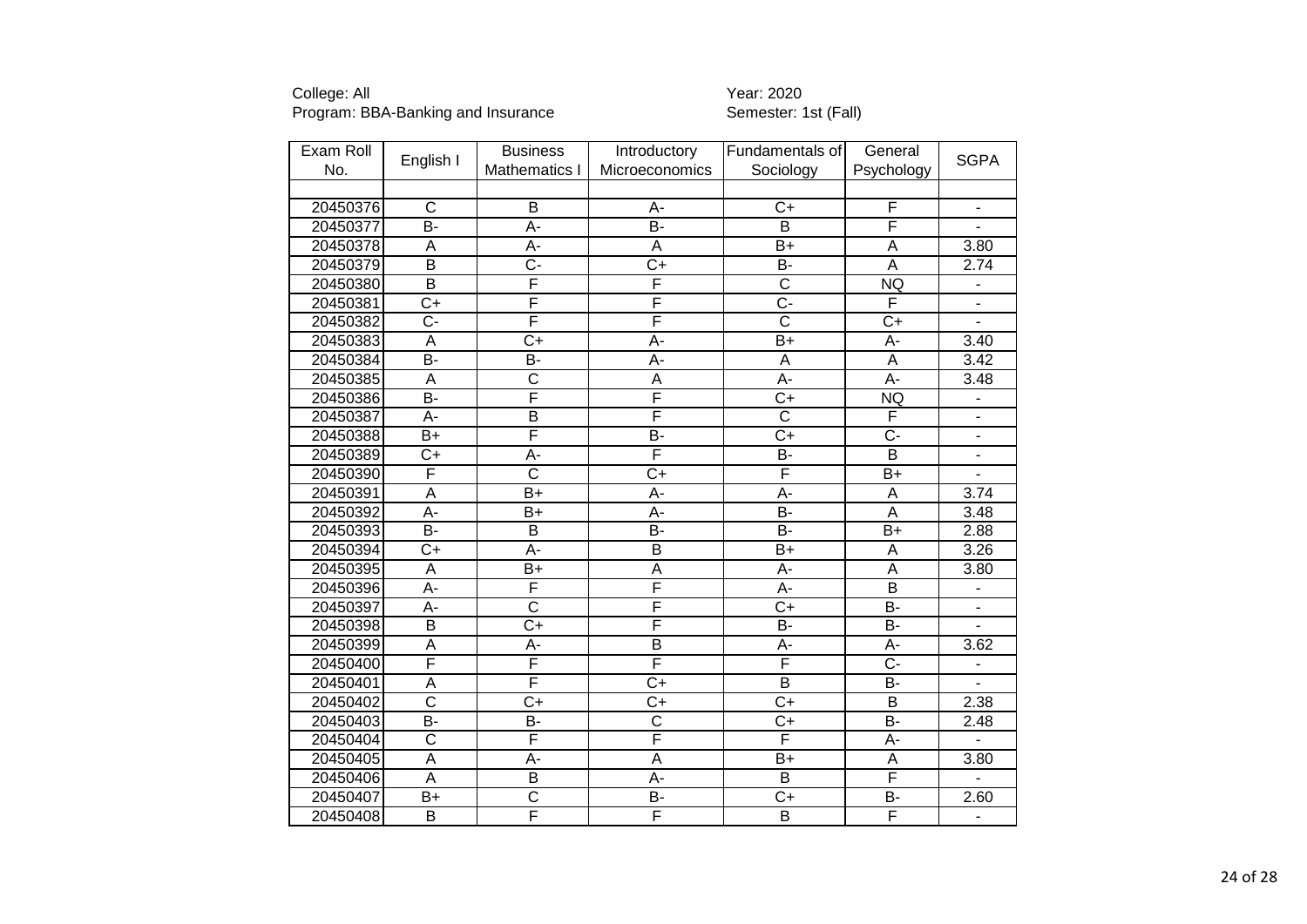| Exam Roll |                       | <b>Business</b>       | Introductory            | Fundamentals of         | General                 |                          |
|-----------|-----------------------|-----------------------|-------------------------|-------------------------|-------------------------|--------------------------|
| No.       | English I             | Mathematics I         | Microeconomics          | Sociology               | Psychology              | <b>SGPA</b>              |
|           |                       |                       |                         |                         |                         |                          |
| 20450409  | Α                     | $\mathsf{C}$          | F                       | B                       | F                       | $\overline{\phantom{a}}$ |
| 20450410  | $\overline{B}$        | $\overline{\text{c}}$ | $\overline{C+}$         | F                       | $\overline{C+}$         | $\overline{\phantom{a}}$ |
| 20450411  | $B+$                  | F                     | $\overline{B}$          | $C+$                    | B-                      |                          |
| 20450412  | A                     | $\overline{\text{c}}$ | $C+$                    | $\overline{B}$          | $\overline{B}$          | 2.86                     |
| 20450413  | $\overline{A}$ -      | $\overline{B}$ -      | $\overline{B}$          | B-                      | $\overline{B+}$         | 3.02                     |
| 20450414  | B-                    | $\overline{\text{c}}$ | $\overline{B}$          | B-                      | A-                      | 2.76                     |
| 20450415  | <b>B-</b>             | $\overline{\text{c}}$ | $\overline{C+}$         | F                       | $\overline{B}$          |                          |
| 20450416  | $\overline{B}$        | $\overline{A}$ -      | F                       | <b>B-</b>               | B-                      | $\overline{\phantom{a}}$ |
| 20450417  | $\overline{C+}$       | $\overline{C}$ -      | F                       | $\overline{B}$          | $\overline{B}$          | ÷,                       |
| 20450418  | Abs                   | Abs                   | Abs                     | Abs                     | Abs                     |                          |
| 20450419  | A-                    | $\overline{B}$        | $\overline{C+}$         | $\overline{C+}$         | $B+$                    | 2.92                     |
| 20450420  | A                     | $\overline{B}$        | A-                      | A-                      | A                       | 3.74                     |
| 20450421  | $\overline{B}$        | $\overline{\text{c}}$ | $\overline{C+}$         | $\overline{C}$ -        | $\overline{B}$          | 2.34                     |
| 20450422  | F                     | F                     | F                       | F                       | <b>NQ</b>               | $\blacksquare$           |
| 20450423  | $C+$                  | C-                    | $\overline{\mathsf{F}}$ | $\overline{C}$          | F                       |                          |
| 20450424  | A-                    | $\overline{\text{c}}$ | $\overline{C+}$         | $\overline{B}$          | $B+$                    | 2.86                     |
| 20450425  | $\overline{B}$ -      | A-                    | $\overline{B}$          | $\overline{B+}$         | $\overline{B}$          | 3.08                     |
| 20450426  | B-                    | $\overline{C}$ -      | F                       | $\overline{\text{c}}$   | $\overline{C}$          |                          |
| 20450427  | A                     | $C+$                  | F                       | $\overline{B}$          | F                       |                          |
| 20450428  | $\overline{B}$        | $\overline{A}$        | $A -$                   | $\overline{B}$ -        | $\overline{\mathsf{B}}$ | 3.28                     |
| 20450429  | $\overline{\text{c}}$ | $\overline{C+}$       | $\overline{C+}$         | $\overline{C}$          | F                       |                          |
| 20450430  | $B+$                  | B-                    | F                       | $\overline{\text{c}}$   | $\overline{B}$          |                          |
| 20450431  | A-                    | F                     | $\overline{\text{c}}$   | $\overline{B}$ -        | $\overline{B}$          | $\overline{\phantom{a}}$ |
| 20450432  | Abs                   | Abs                   | Abs                     | Abs                     | Abs                     | $\overline{\phantom{a}}$ |
| 20450433  | A-                    | F                     | F                       | B                       | <b>NQ</b>               | $\blacksquare$           |
| 20450442  | Я-                    | $\overline{B}$        | F                       | F                       | $\overline{\mathsf{C}}$ | $\overline{\phantom{a}}$ |
| 20450443  | F                     | <b>B-</b>             | F                       | F                       | F                       | $\overline{\phantom{a}}$ |
| 20450444  | $\overline{\text{c}}$ | $C+$                  | F                       | $\overline{C}$          | F                       | $\overline{a}$           |
| 20450445  | $\overline{B}$ -      | $\overline{B}$        | A-                      | $C+$                    | $\overline{B+}$         | 3.00                     |
| 20450446  | $\overline{\text{c}}$ | F                     | F                       | F                       | F                       | $\overline{\phantom{a}}$ |
| 20450447  | $\overline{B}$        | F                     | $\overline{\mathsf{F}}$ | $\overline{\mathsf{F}}$ | F                       |                          |
| 20450448  | $\overline{\text{c}}$ | $\overline{B}$        | $\overline{B}$          | $\overline{C}$ -        | F                       |                          |
| 20450449  | $\overline{B}$        | B-                    | $\overline{B}$          | $\overline{\text{c}}$   | $\overline{B}$          | 2.62                     |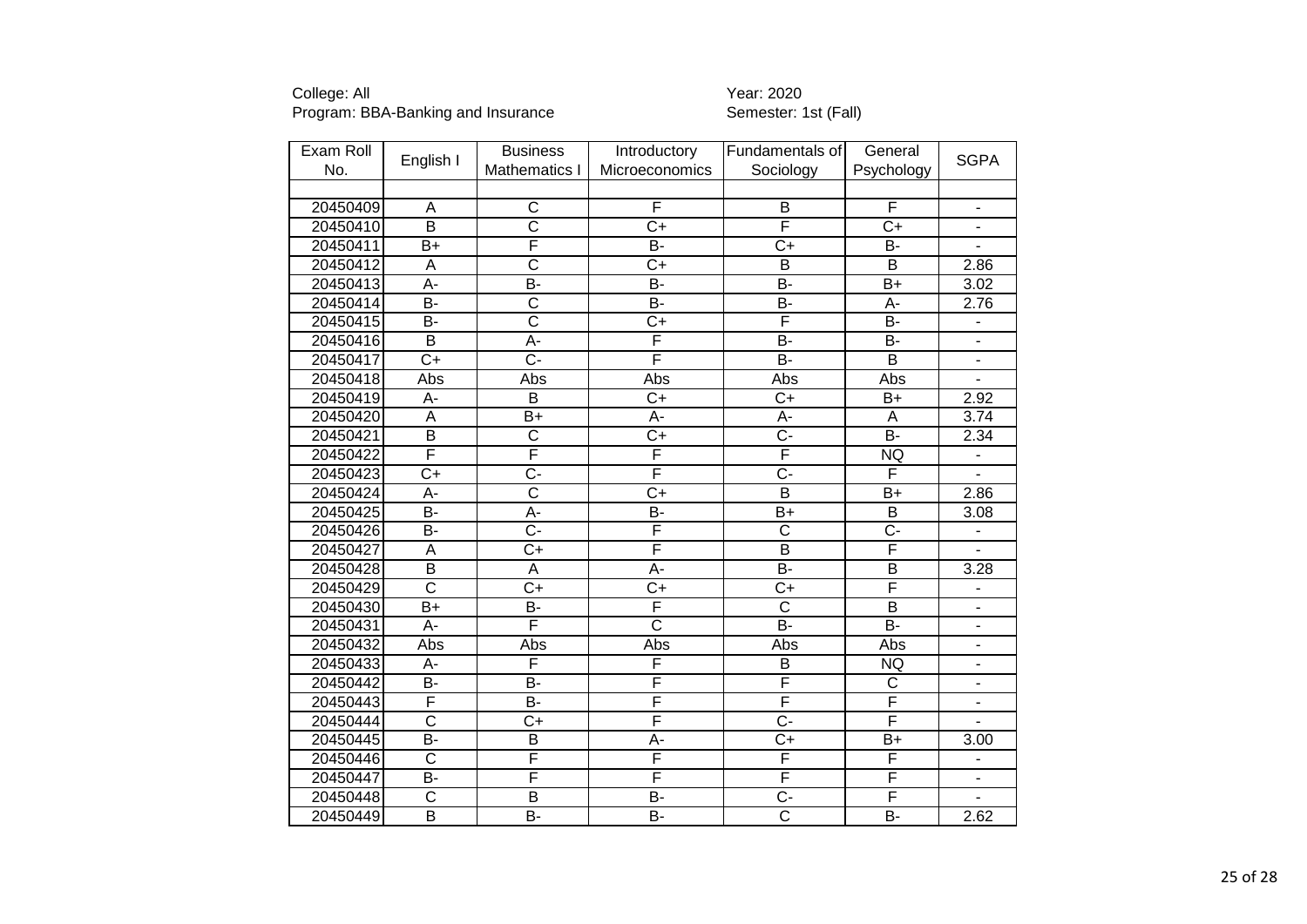| Exam Roll |                         | <b>Business</b>         | Introductory     | Fundamentals of         | General                 |                              |
|-----------|-------------------------|-------------------------|------------------|-------------------------|-------------------------|------------------------------|
| No.       | English I               | Mathematics I           | Microeconomics   | Sociology               | Psychology              | <b>SGPA</b>                  |
|           |                         |                         |                  |                         |                         |                              |
| 20450450  | $C+$                    | F                       | $C+$             | $C -$                   | <b>B-</b>               |                              |
| 20450451  | $\overline{B}$          | $\overline{A}$ -        | $\overline{A}$   | $\overline{C}$ -        | $\overline{A}$          | 3.28                         |
| 20450452  | $\overline{\mathsf{C}}$ | $\overline{\text{c}}$   | F                | F                       | F                       |                              |
| 20450453  | B-                      | F                       | F                | F                       | $B+$                    |                              |
| 20450454  | $\overline{\text{c}}$   | $\overline{B}$          | $\overline{B+}$  | $\overline{B}$          | $\overline{A}$          | 2.94                         |
| 20450455  | $\overline{\mathsf{B}}$ | $\overline{\mathsf{B}}$ | $\overline{C+}$  | $\overline{C}$ -        | $\overline{A}$ -        | 2.74                         |
| 20450456  | $B+$                    | F                       | F                | F                       | F                       |                              |
| 20450457  | B-                      | B+                      | $\overline{B}$   | $\overline{C}$ -        | $B+$                    | 2.86                         |
| 20450458  | $\overline{\text{c}}$   | F                       | F                | F                       | F                       |                              |
| 20450459  | $\overline{\text{c}}$   | F                       | F                | F                       | F                       |                              |
| 20450460  | $\overline{B}$          | $\overline{\mathsf{B}}$ | $\overline{B+}$  | $\overline{\mathsf{B}}$ | $\overline{A}$ -        | 3.14                         |
| 20450461  | $B -$                   | F                       | $\overline{C+}$  | $\overline{C}$ -        | $\overline{B}$          | $\qquad \qquad \blacksquare$ |
| 20450462  | $\overline{B}$          | F                       | $B -$            | F                       | F                       | $\overline{\phantom{a}}$     |
| 20450463  | $C+$                    | F                       | $B+$             | F                       | $\overline{B}$          | $\blacksquare$               |
| 20450464  | $\overline{C+}$         | F                       | $\overline{C+}$  | F                       | $\overline{B}$          | $\blacksquare$               |
| 20450465  | F                       | $\overline{B}$          | $\overline{C}$   | F                       | $\overline{\mathsf{B}}$ | $\overline{\phantom{a}}$     |
| 20450466  | $\overline{\text{c}}$   | F                       | $B -$            | F                       | F                       |                              |
| 20450467  | $\overline{\mathsf{B}}$ | $\overline{B}$          | $\overline{C+}$  | $\overline{C+}$         | $\overline{\mathsf{A}}$ | 2.92                         |
| 20450468  | $\overline{\text{c}}$   | F                       | $\overline{C}$   | F                       | $\overline{B}$          |                              |
| 20450469  | $\overline{B+}$         | B-                      | $\overline{C+}$  | $\overline{C}$ -        | $\overline{\mathsf{B}}$ | 2.60                         |
| 20450470  | F                       | F                       | F                | F                       | F                       |                              |
| 20450471  | $\overline{\text{c}}$   | $\overline{B}$          | F                | $\overline{\text{c}}$   | F                       |                              |
| 20450472  | $\overline{\text{c}}$   | $\overline{B+}$         | $\overline{B+}$  | $\overline{C+}$         | $\overline{\mathsf{A}}$ | 2.98                         |
| 20450473  | $\overline{\text{c}}$   | $C+$                    | F                | $\overline{C}$ -        | F                       |                              |
| 20450474  | $\overline{B+}$         | $\overline{\text{c}}$   | $\overline{B}$   | $B -$                   | $\overline{B}$          | 2.74                         |
| 20450475  | Я-                      | $\overline{B+}$         | $\overline{C+}$  | $\overline{\text{c}}$   | $\overline{B}$          | 2.66                         |
| 20450476  | <b>B-</b>               | B                       | F                | C-                      | $B -$                   | $\blacksquare$               |
| 20450477  | Abs                     | Abs                     | Abs              | Abs                     | Abs                     | $\overline{\phantom{a}}$     |
| 20450478  | Abs                     | Abs                     | Abs              | Abs                     | Abs                     | $\blacksquare$               |
| 20450479  | <b>B-</b>               | F                       | F                | $\overline{C}$          | $\overline{C}$          | $\blacksquare$               |
| 20450480  | $\overline{B}$          | F                       | F                | $\overline{C}$          | $\overline{B}$          |                              |
| 20450481  | $\overline{B}$          | A                       | $\overline{A}$ - | $\overline{C}$          | A                       | 3.40                         |
| 20450482  | $\overline{C+}$         | A                       | $\overline{B+}$  | $C+$                    | $\overline{A}$          | 3.18                         |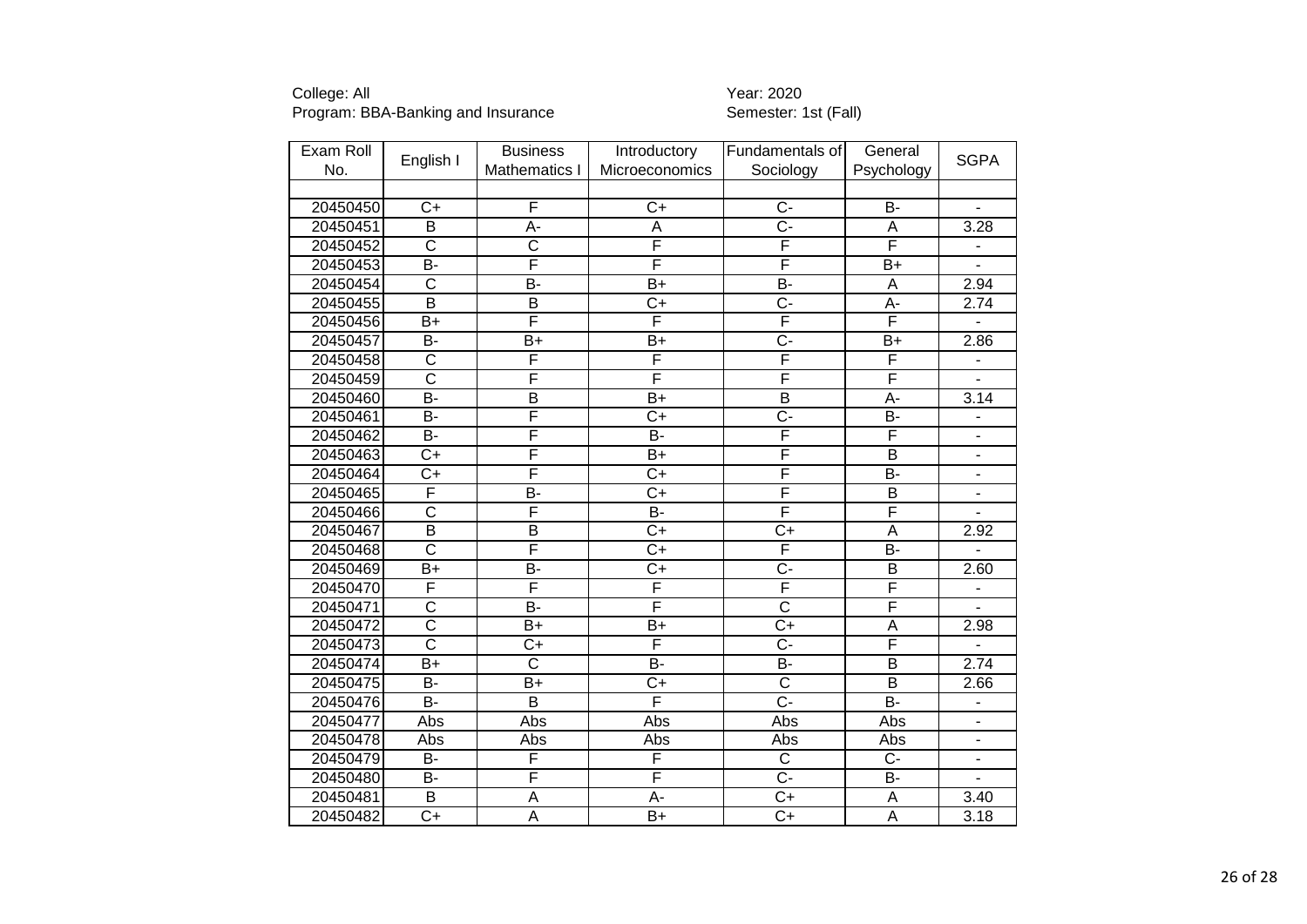| Exam Roll |                         | <b>Business</b>       | Introductory    | Fundamentals of         | General               | <b>SGPA</b>                  |
|-----------|-------------------------|-----------------------|-----------------|-------------------------|-----------------------|------------------------------|
| No.       | English I               | Mathematics I         | Microeconomics  | Sociology               | Psychology            |                              |
|           |                         |                       |                 |                         |                       |                              |
| 20450483  | <b>B-</b>               | $\overline{\text{c}}$ | $C+$            | $C -$                   | <b>B-</b>             | 2.28                         |
| 20450484  | $\overline{B}$          | $\overline{A}$ -      | $\overline{A}$  | $\overline{\mathsf{B}}$ | A                     | 3.60                         |
| 20450485  | B-                      | F                     | $\overline{C}$  | F                       | $\overline{B}$        |                              |
| 20450486  | $\overline{\mathsf{B}}$ | B-                    | $\overline{B}$  | $\overline{C}$          | A-                    | 2.76                         |
| 20450487  | <b>Abs</b>              | F                     | Abs             | Abs                     | Abs                   | $\overline{\phantom{a}}$     |
| 20450488  | $\overline{B}$          | F                     | F               | $\overline{C}$          | F                     |                              |
| 20450489  | $B+$                    | $\overline{\text{c}}$ | F               | $\overline{B}$          | $\overline{A}$        | $\overline{\phantom{a}}$     |
| 20450490  | B+                      | $\overline{A}$ -      | F               | $\overline{\text{c}}$   | $\overline{\text{c}}$ | ÷,                           |
| 20450491  | F                       | $\overline{B}$        | F               | F                       | F                     | $\overline{a}$               |
| 20450492  | B                       | $B+$                  | $\overline{C}$  | $B+$                    | <b>B-</b>             | 2.92                         |
| 20450493  | $\overline{A}$          | $\overline{A}$ -      | $\overline{C+}$ | A                       | $\overline{A}$ -      | 3.54                         |
| 20450494  | $\overline{A}$          | A                     | $\overline{B}$  | $\overline{\text{c}}$   | A-                    | 3.34                         |
| 20450495  | A                       | $\overline{C}$        | F               | $\overline{\text{c}}$   | B                     | $\blacksquare$               |
| 20450496  | A                       | $\overline{\text{c}}$ | $\overline{C+}$ | $B+$                    | B                     | 2.92                         |
| 20450497  | $\overline{A}$          | $B+$                  | $\overline{C+}$ | $C+$                    | $\overline{B+}$       | 3.04                         |
| 20450498  | $\overline{A}$          | A-                    | $B+$            | B                       | $\overline{A}$        | 3.60                         |
| 20450499  | $\overline{A}$          | $\overline{B}$        | A               | A                       | $\overline{A}$        | 3.80                         |
| 20450500  | $\overline{A}$          | A-                    | F               | $\overline{C}$ -        | $\overline{B}$        |                              |
| 20450501  | A                       | $B+$                  | B-              | F                       | $\overline{\text{c}}$ |                              |
| 20450502  | $\overline{A}$          | $\overline{C}$ -      | $\overline{B}$  | $\overline{\mathsf{B}}$ | $\overline{A}$ -      | 3.08                         |
| 20450503  | $\overline{A}$          | $B+$                  | B-              | $\overline{B}$          | $\overline{B+}$       | 3.26                         |
| 20450504  | $\overline{A}$          | A                     | $B+$            | $\overline{B}$          | A                     | 3.66                         |
| 20450505  | $\overline{B}$          | $B+$                  | $\overline{C+}$ | $\overline{B}$          | $\overline{B}$        | 2.80                         |
| 20450506  | $\overline{A}$          | F                     | F               | $\overline{B}$          | F                     | $\blacksquare$               |
| 20450507  | $\overline{A}$          | A-                    | $\overline{B}$  | $\overline{B}$          | $\overline{B}$        | 3.22                         |
| 20450508  | A-                      | $\overline{\text{c}}$ | F               | $\overline{C}$ -        | $\overline{C+}$       |                              |
| 20450509  | A-                      | $B+$                  | $\overline{C}$  | B-                      | A                     | 3.20                         |
| 20450510  | A-                      | $C+$                  | $\overline{C}$  | $\overline{B}$          | A-                    | 3.00                         |
| 20450511  | A                       | $\overline{B}$        | $\overline{C}$  | $\overline{B+}$         | A                     | 3.26                         |
| 20450512  | A                       | $B+$                  | <b>B-</b>       | A-                      | A                     | 3.54                         |
| 20450513  | $\overline{A}$ -        | $\overline{B}$        | $\overline{C+}$ | $\overline{B}$          | $\overline{A}$        | 3.20                         |
| 20450514  | A-                      | $\overline{\text{c}}$ | $\overline{C}$  | $\overline{B}$          | B+                    | 2.80                         |
| 20450515  | D+                      | F                     | F               | $\overline{C}$          | F                     | $\qquad \qquad \blacksquare$ |